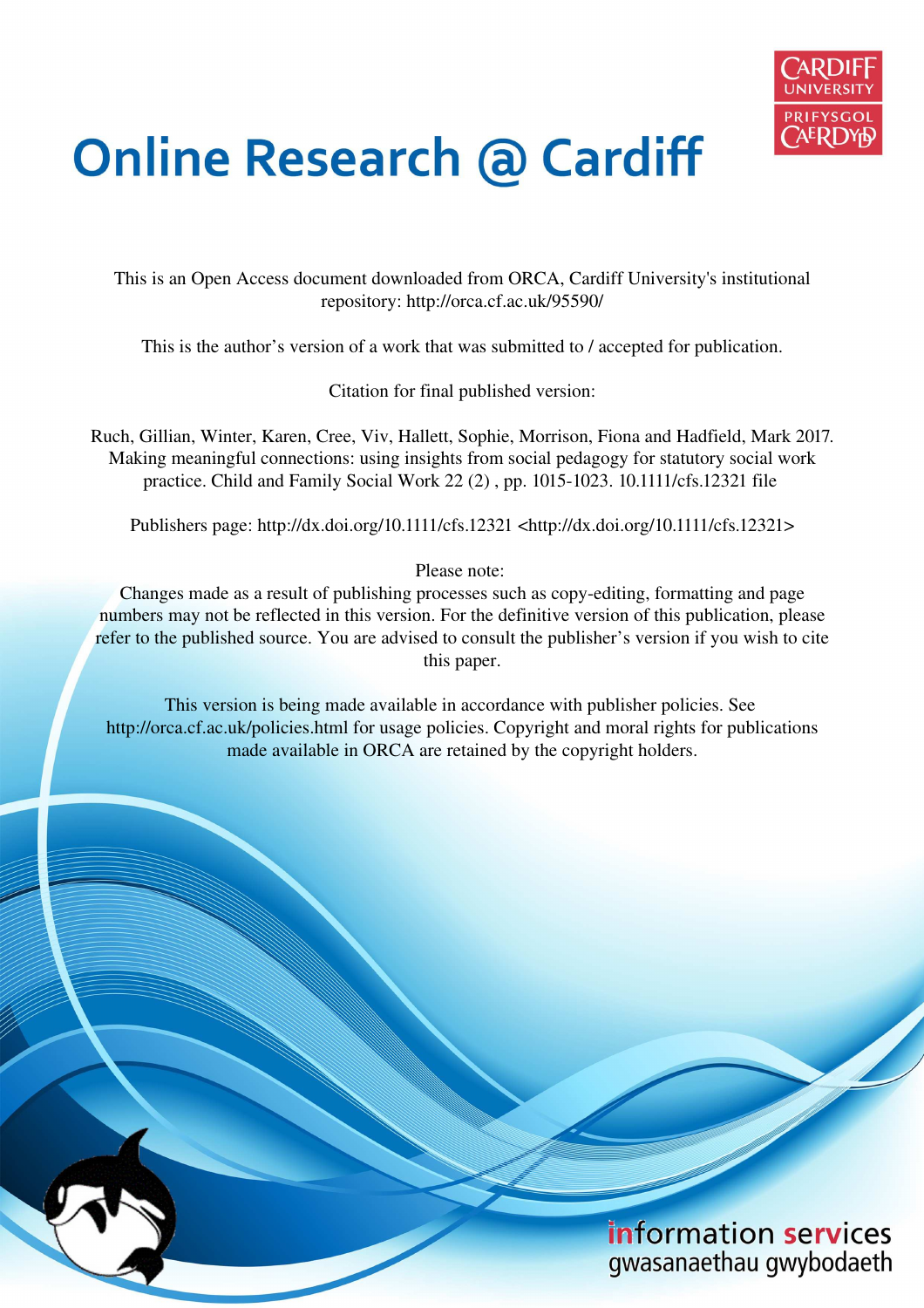# **Making meaningful connections: insights from social pedagogy for statutory social work practice**

# **Abstract**

Reports into incidents of child death and serious injury have highlighted consistently that a cause for concern has been the capacity of social workers to communicate skilfully with children. In response, there has been a growing emphasis on training social workers in their communication skills. While a welcome development, training can often be perceived and experienced in terms of obtaining practical tips to aid the verbal and non-verbal communication process. We argue that more fundamental to 'connected' communicative encounters are intrinsic qualities that are difficult to identify, define and 'package'. Using a social pedagogical approach and drawing on data collected as part of an Economic and Social Research Council funded UK-wide, four nations, qualitative study exploring social workers' communicative practices with children, this paper will consider how social workers manage to connect, or not, with children. The social pedagogical concepts of 'haltung' (attitude), 'head, heart and hands' and 'the common third' are outlined as potentially helpful approaches for understanding the intimacies of inter-personal connections and enhancing social workers' capacity to establish and sustain meaningful communication and connections with children in the face of austere organisational contexts.

**Key words:** communication, connection, statutory child and family social work, social pedagogy,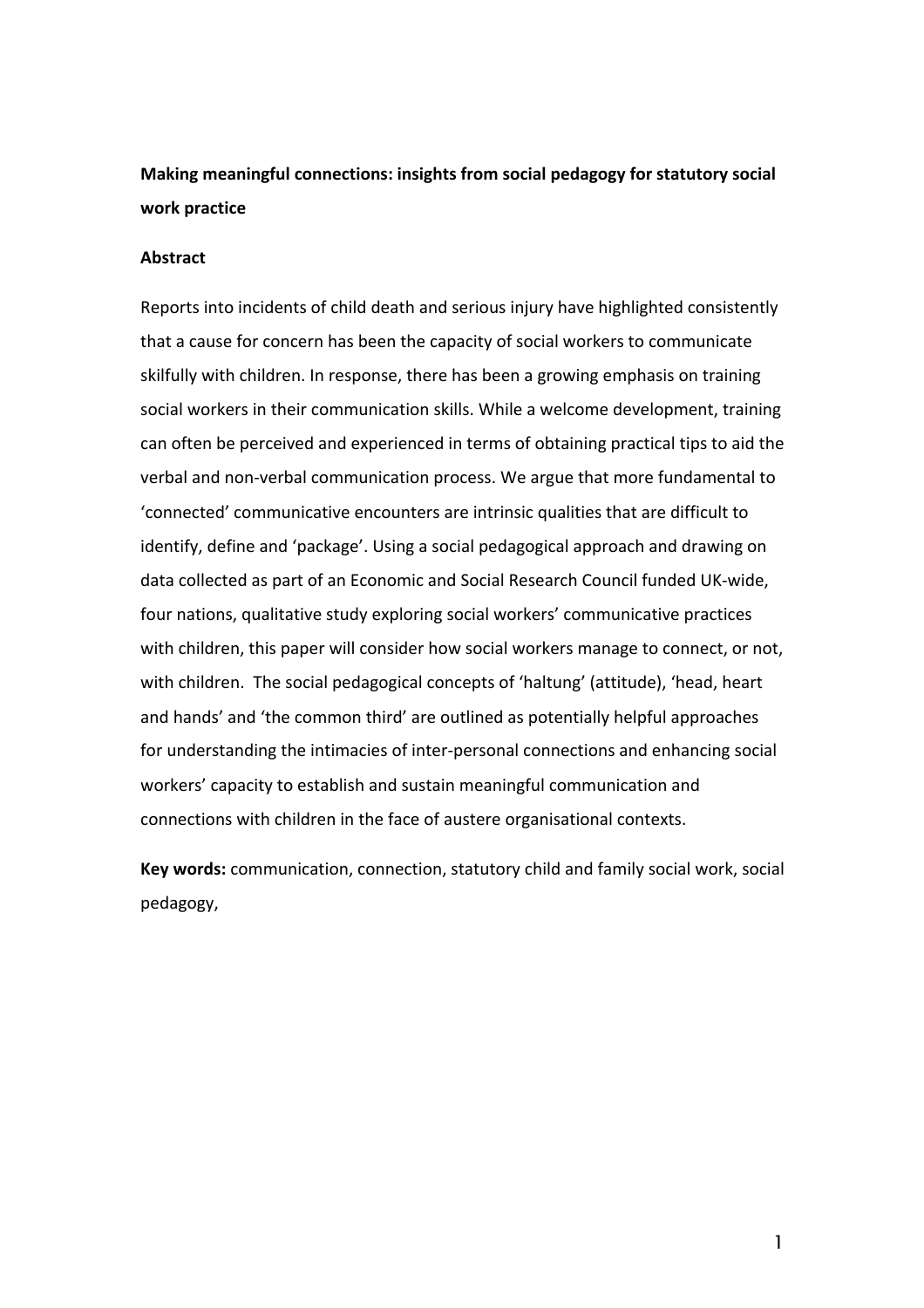#### **Communicating with children: Contemporary policy and practice**

As highlighted in reviews of UK-based child abuse inquiries, concerns regarding social workers' capacity to communicate with children are by no means new and have exercised the profession over a significant period of time (Ofsted, 2011; Reder & Duncan, 2004; Winter, 2011). A persistent theme has been the quality and nature of social workers' relationships with children and in particular the lack or poor quality of communication between the social worker and the child. In response, and under various UK governments, there have been significant developments in law and policy aimed at addressing gaps in social work practice most recently culminating in the Children and Families Act (2014) in England, the Children and Young People (Scotland) Act (2014), the Social Services and Well-being (Wales) Act (2014) and in Northern Ireland new draft guidelines for cases coming to the attention of social services (DHSSPSNI, 2015). These developments emphasise: placing the child at the centre of all that is done and never losing sight of them; listening to the child and understanding their perspective, and respecting and responding to the views and experiences of the child as legitimate in their own right. In England, for example, supported by government guidance, most recently updated in 2015 (see Department of Education, 2015) there is a clear expectation that social workers should have the ability to communicate with children, that they should be creative and imaginative in finding ways to communicate and that they should make available a range of methods to children to facilitate the communicative process.

On closer inspection, these legal and policy developments, which primarily focus on listing what should be done and with what methods, raise broader questions about what is really meant by the term effective communication and how its underpinning processes can best be identified, described and conveyed to social workers through their professional education and continuing professional development. Reports and guidance (Oliver, 2010; Munro, 2011a, b) define effective communication as combining several key components namely: activities (speaking, listening, observing, negotiating, persuading, advocating); purposes (assessment, information sharing, offering support and guidance); qualities (warmth, empathy, clarity, confidence, authority); ideal conditions (calm, quite, uninterrupted, safe); and methods (tools,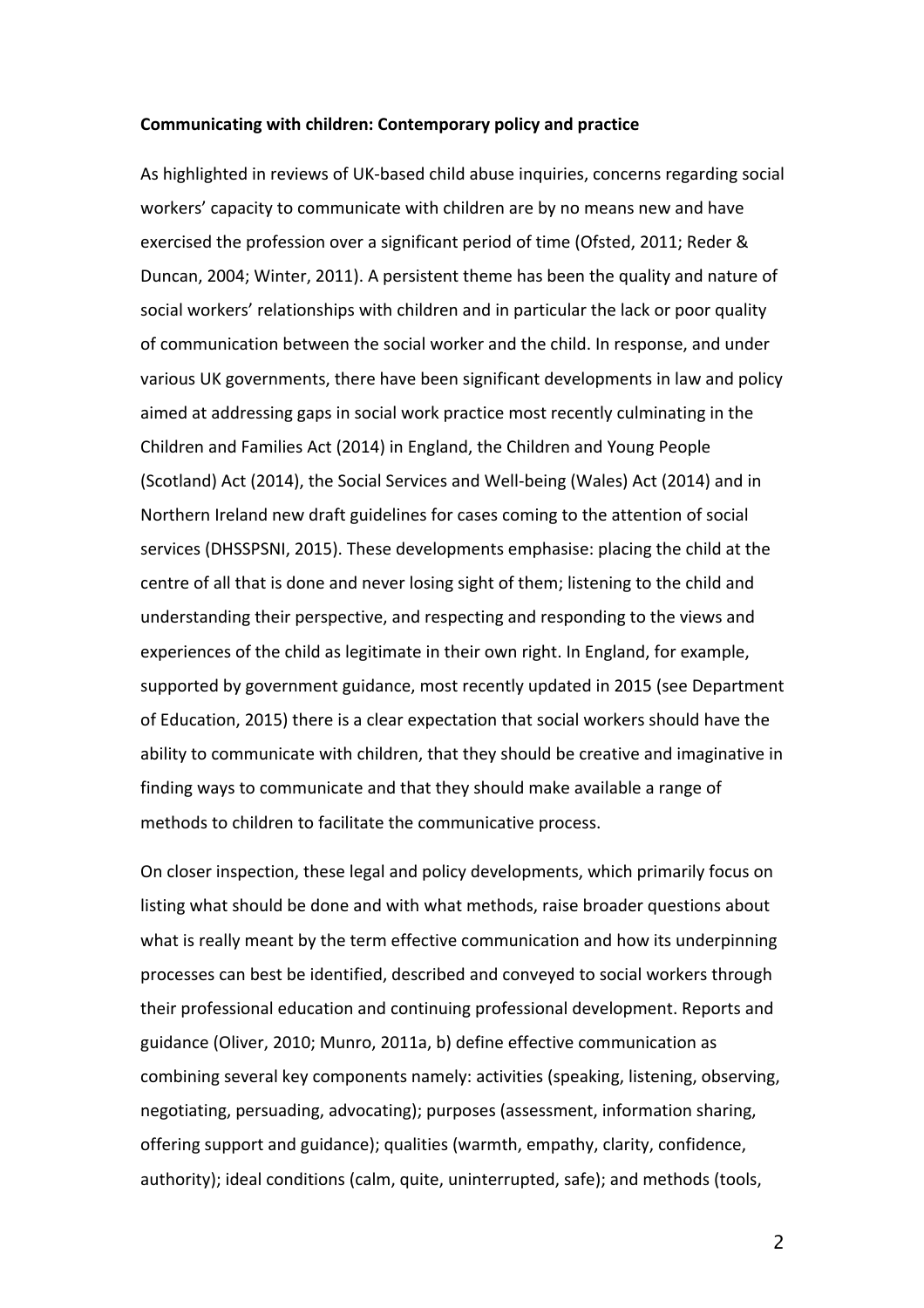aids and prompts). How all these diverse dimensions of the communicative act are effectively reconciled and realised is not so readily addressed. Achieving effective communication is further complicated by the challenges associated with the widespread adoption of a New Public Management (Gruening, 2001) model of practice within the child and family social work sector. Despite attempts to identify, understand and minimise the negative impacts that have accompanied these developments notably increasingly bureaucratised and prescriptive practices, these trends persist (Munro, 2011a, b).

With the exception of recent work undertaken by Ferguson (2014a, 2014b), surprisingly little research has been conducted that has generated detailed empirical data of everyday, live, communicative social work practices. This paper responds to this significant knowledge gap and draws on empirical data from two phases of an Economic and Social Research Council (ESRC) funded project – the Talking and Listening to Children (TLC) project. By applying social pedagogical principles and concepts to data derived from observation of live, communicative encounters between children and their social workers and interviews with the same social workers, the paper develops theoretically-informed insights to equip practitioners to make meaningful connections and to undertake the relationship-based work they need and want to undertake, in what are still widely-recognised to be challenging, overly-bureaucratised, prescriptive and authoritarian professional contexts.

#### Social Pedagogy – key concepts and principles

Social pedagogical principles can be traced back through history (Hämäläinen, 2003; Lorenz, 2008; Eichstellar & Holthoff, 2010) and have been applied in a variety of ways. In the context of child and family social work, a social pedagogical framework offers a way of exploring and engaging with what have become the neglected emotional dimensions of relational and communicative encounters between social workers and children (Hämäläinen, 2003; Smith & Whyte, 2008; Stephens, 2009). It is not, however, 'a method' or 'a set of methods' but rather *an approach* that is best represented by describing its underlying principles. Derived from the work of Natorp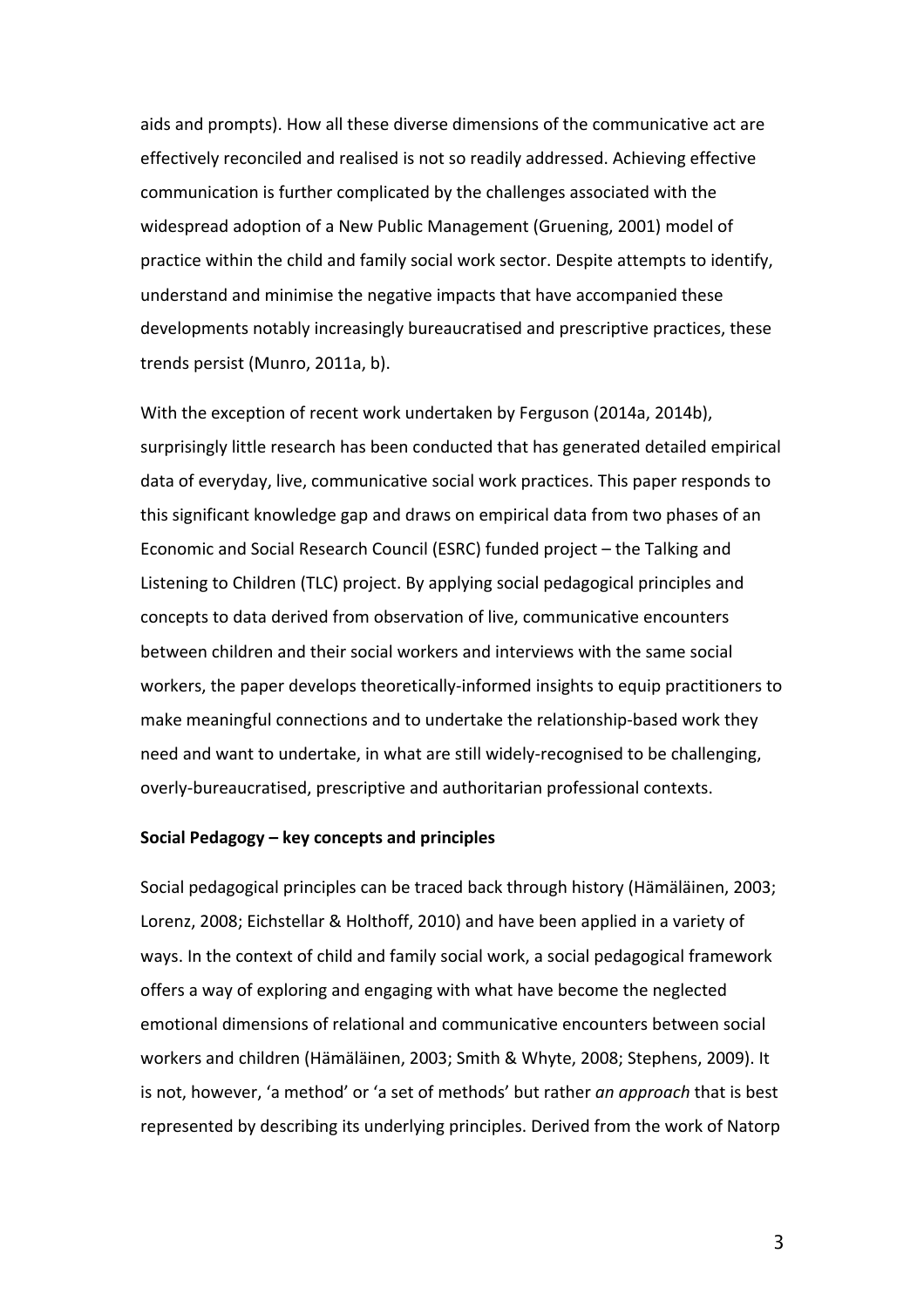(1898) and Pestalozzi (1907) and comprised of several core tenets, detailed below, social pedagogy, metaphorically speaking:

is concerned with the theory and practice of creating a 'thriving garden for children', and indeed for all human beings - a fertile environment conducive to their well-being and learning, developing their inherent resources and connecting them to their surroundings (Eichstellar & Holthoff, 2010, p. 33).

Characteristics include respect for individuals' inherent worth; a belief in people's potential; interconnectivity - of thought, feelings and actions and of the professional, personal and private selves; and the fundamental importance of trusting relationships. Key social pedagogical concepts that further explain these characteristics include 'haltung', 'head-heart-hands' and 'the common third'. Each are now explained in turn.

# *'Haltung'*

Closely translated 'haltung' means 'disposition' and refers to the overall mindset, attitude and demeanour of an individual. Complementing how social pedagogy adopts a holistic perspective on children and their development, 'haltung' requires practitioners to engage holistically, bringing all aspects of their being  $-$  rational, emotional and practical - into their professional relationships. As outlined by Smith (2010, p. 6), 'a social pedagogue's 'haltung' is intrinsic to their 'self'. It is that 'self' that the social pedagogue utilises in working with others and which contributes to the development of suitably close and authentic relationships.' On a practical level, 'haltung' is concerned with the congruence between one's actions, values and beliefs. 

# *'Head-heart-hands'*

Linked to 'haltung' is the emphasis, as noted above, to the 'head-heart-hands' motif that defines a social pedagogical approach and represents the engagement of professionals with individual children or adults through the application of thinking, feeling and doing, each being of equal importance in professional relationships. At a practical level, this is concerned with the idea that, in their daily practice, social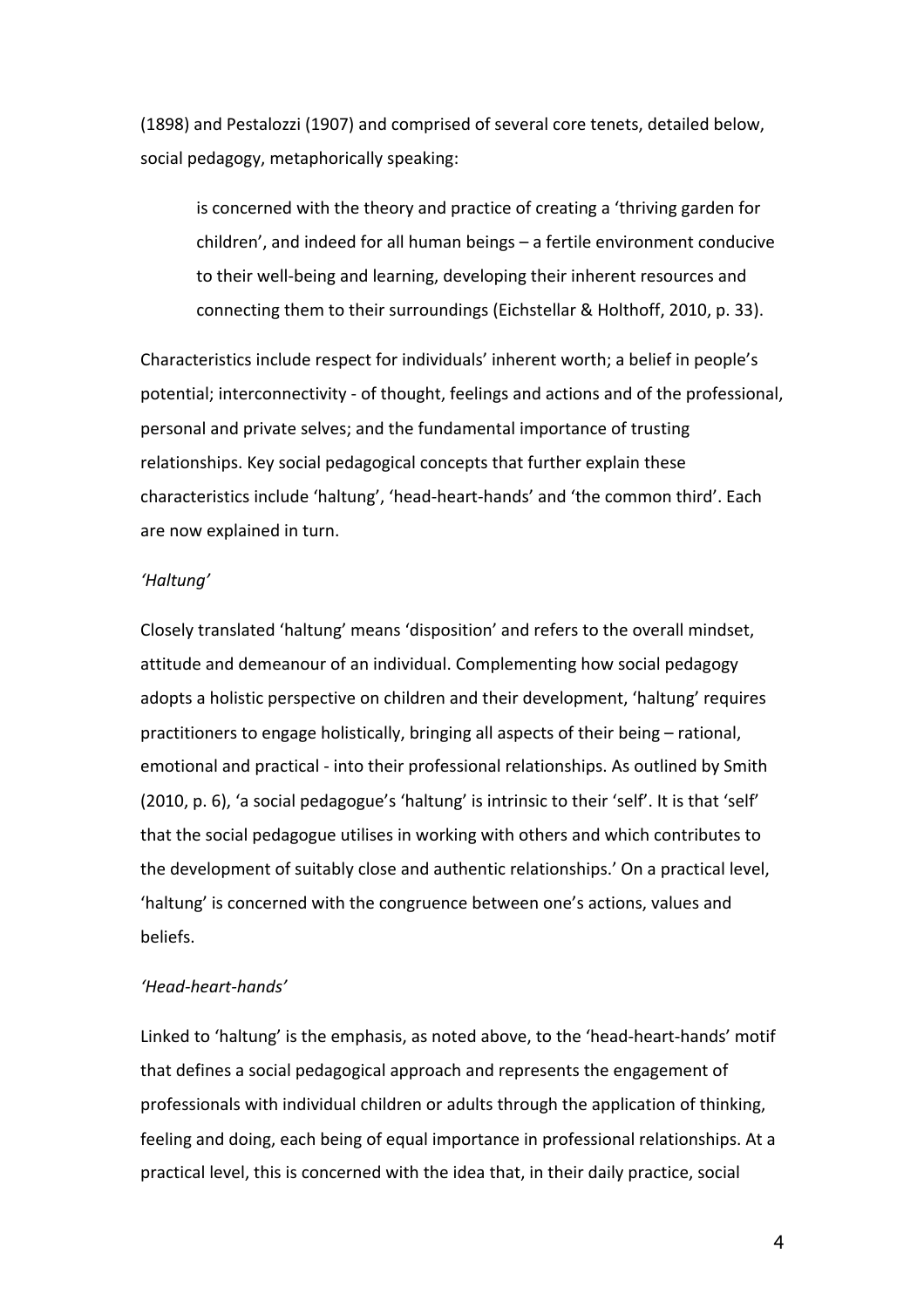workers use a combination of 'intellectual, practical and emotional qualities' (Smith, 2010, p. 6). The holistic use of self underpins the development of authentic and trusting relationships. It requires the practitioner to exercise high levels of selfawareness and self-reflection to ensure that the professional and personal selves are on display in the workplace, but that the private self is not.

#### The 'common third'

Using shared activity-based encounters also forms part of the basis for developing trusting relationships and are considered pivotal to a social pedagogy approach. Known as the 'common third', the activity represents a shared interest, a common point of contact around which a series of tasks are organised from start to finish, creating a sense of shared ownership, shared vision and shared interests (Smith 2010) 

Informed by the work of Garfat (2004) and Krueger (1994) and the idea of 'connectivity' - that is, both internal connectivity (the inter-relationship between how we think, what we do and how we feel) and external connectivity (the interrelationship between ourselves and those around us - these three social pedagogy concepts and practices combine to facilitate the creation of 'meaningful connections.' 

#### The research project

The data we have drawn on for this paper were gathered as part of the ESRC TLC project, conducted between 2013 and 2015. The project involved fieldwork conducted in local authority children's services teams across England, Northern Ireland, Scotland and Wales and specifically researched what happens in everyday communicative encounters between social workers and children, exploring the factors that help or hinder the making of connections. Ethical approval for the project was obtained from the principle investigator's institution (Cardiff University) and the participating local authorities, with the Northern Ireland jurisdiction having additional ethical requirements that were met.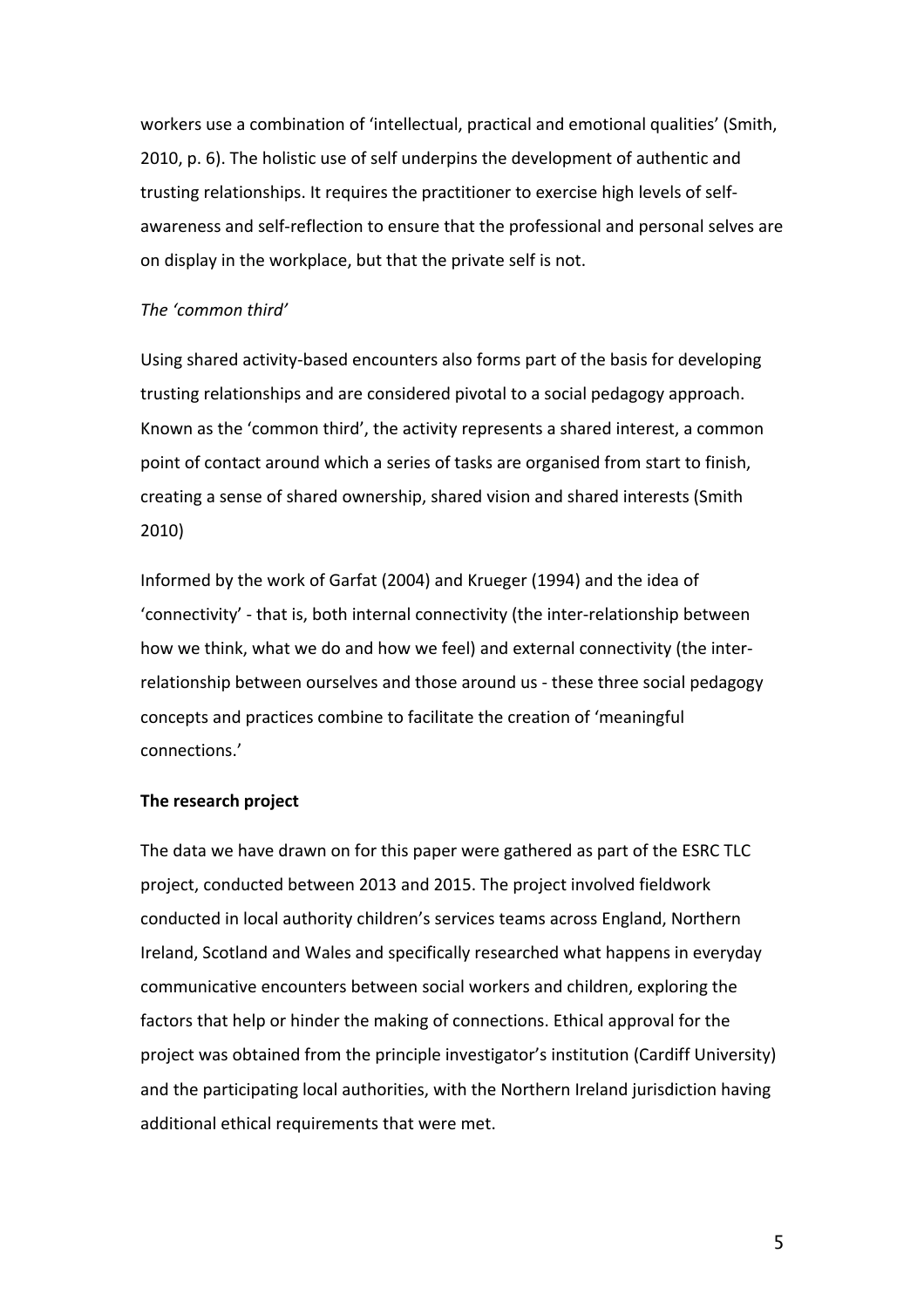To research these issues, the project had three phases (see Winter *et al 's* forthcoming paper and Appendix One for more detail). In brief, phase one involved researchers being embedded in eight fieldwork teams (for between six to eight weeks in each), accompanying social workers on their visits, conducting pre-visit and post-visit interviews in the car (or on foot) and observing and taking notes of the visit as it unfolded. Data from 82 visits were collected as well as extensive field notes from the team-based observations. Phase two involved the use of the videostimulated recall (VSR) method where we recorded interactions between social workers and children (nine in total) and then played back the recording separately to each of the participants to ascertain their views about the nature and content of the communicative encounter. Whilst widely used in other professional development and research contexts (Haw and Hadfield, 2011; Theobald, 2012) the utilisation of the VSR model in social work research is a significant methodological innovation. Phase three of the TLC project (on-going at the time of writing) involves the development of digital professional development materials for social workers.

To allow for the in-depth exploration and analysis of social pedagogical principles in social work practice with children, we have focused on the pre- and post-encounter interviews and the initial part of three encounters, drawn from phases one and two of the fieldwork, when connections were being established. Whilst there was slight variation in the purpose of each of the meetings they were all focused on safeguarding concerns and illustrative of ordinary, everyday social work encounters., It is important to emphasise that these examples are only that - examples from a much bigger dataset -yet we also acknowledge that it is in such encounters  $-$  the ordinary, the everyday – that a richly nuanced illumination of social work can be found, providing provenance from well beyond the cases explored. In this way, the practice issues they profile stand up to analytic scrutiny and enable us to defend our choice of them as emblematic of the gathered and analysed data from each of the two phases.

One further, final observation relates to the impact of a researcher or video recorder in these encounters and the representativeness of the data gathered. In completing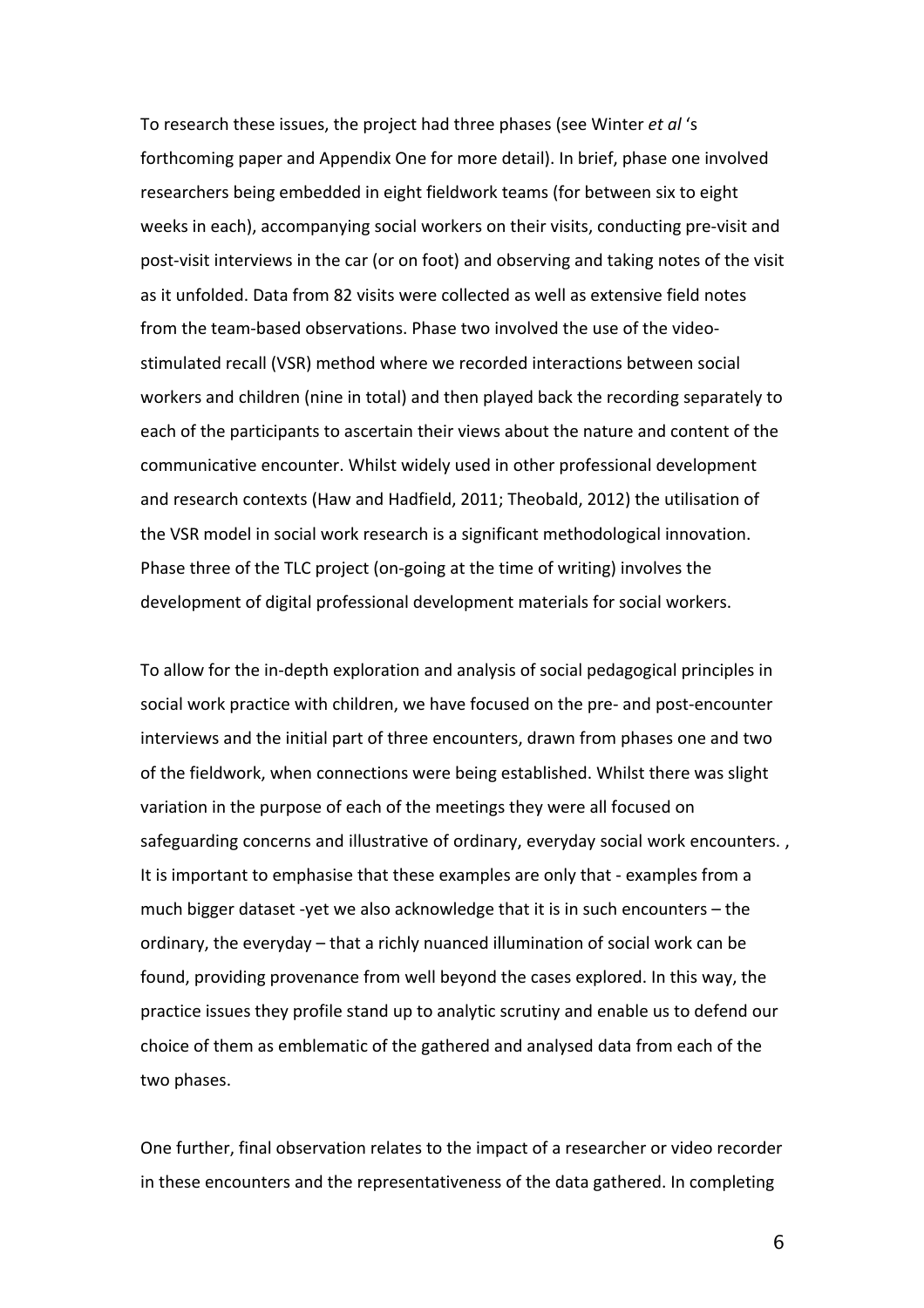the ethics approval processes for each phase of the project, we were mindful of the possible obstacles to engagement that we might encounter, in particular the impact of intrusion into families' lives and the exposure of practitioners to public scrutiny. To our surprise, these obstacles proved to be far less problematic than we had expected. Families overwhelmingly welcomed the opportunity for social workers, rather than them as the family, to be observed and subject to scrutiny. In relation to practitioners' responses, in phase one the majority of practitioners expressed their appreciation at having someone interested in their work and the opportunities afforded by the pre- and post-interviews to reflect on their work. Any concern we had that the 82 phase one encounters we observed and practitioners' behaviours/experiences with the children and families were significantly different from 'normal' practice because of the researcher's presence did not appear to hold up. In phase two those practitioners who participated were able to acknowledge and work with the influence of the video and the researcher on the encounters, in order to minimise its impact. The bigger problem, here, arose in engaging practitioners in the second phase of the project in the first place. As a consequence, the relatively small sample in phase two restricts the scale of claims that can be made in relation to this aspect of the research if considered in isolation. In the context of this paper, however, the choice of data from both phases overcomes this shortcoming and highlights the congruence of the findings across both sources of data.

#### **Carly and Maggie**

In phase one of the project, Maggie, a family practitioner with over ten years of experience of working with children and young people in child and family social work was meeting Carly, aged seven, for the first time following a referral from the school, where Carly had arrived with a bite mark which her mother admitted to inflicting on Carly in retaliation for Carly biting her younger brother. Having met earlier in the day with Carly's mother, Maggie's role was to meet with Carly and create a plan for direct work with her and Carly's mother. The observed session was Maggie's first home visit to meet and engage with Carly. From the outset, the researcher's field notes capture Maggie's child-centred approach: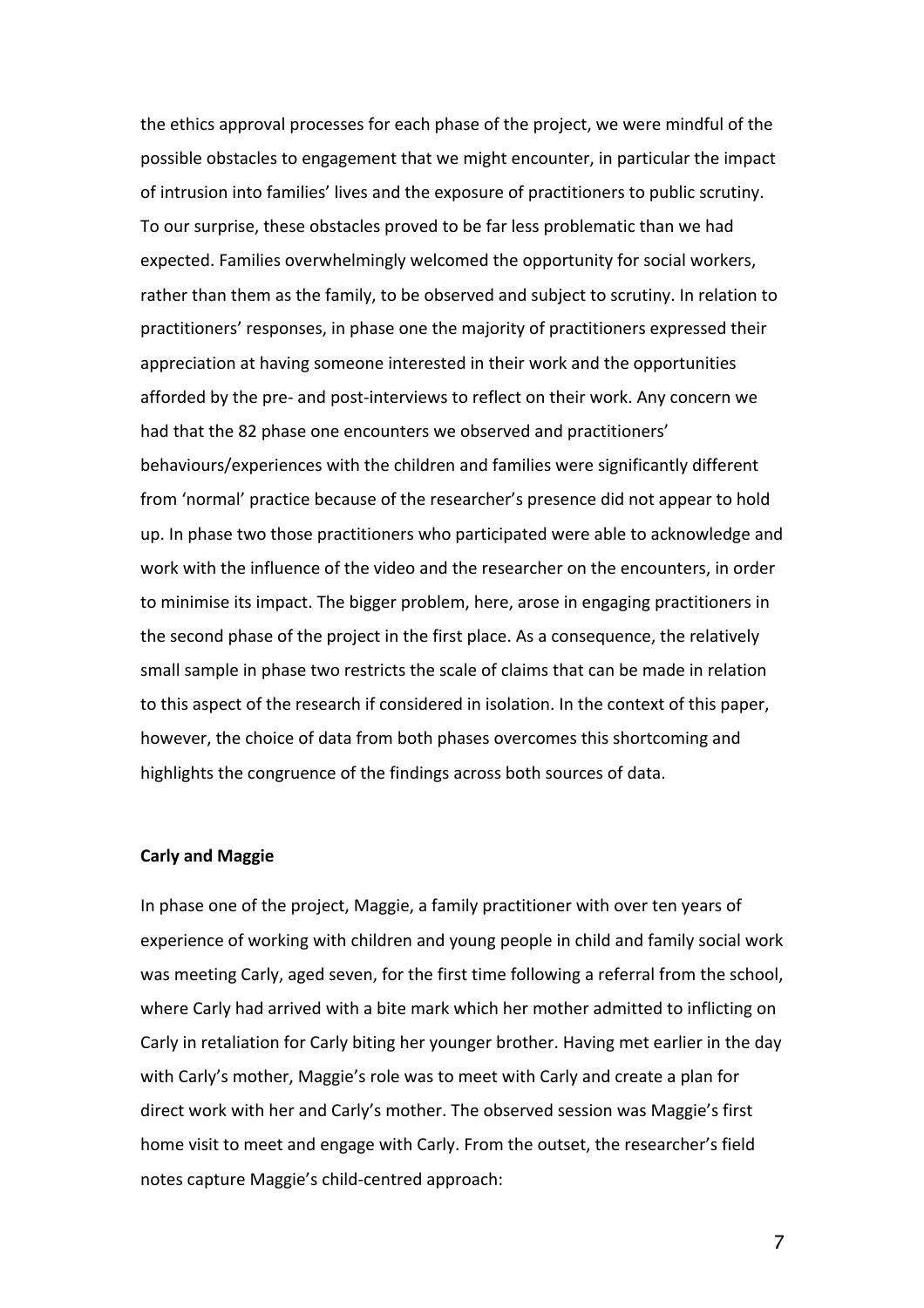*Maggie comes through and says that we are ready to go and I get my things.* She grabs the box of Lego and says that she is planning on making bracelets *but* she thinks maybe Carly might want to play with Lego. As we walk across to *the car she says she always carries lots of things around with her as she is thinking* what might they like to do which is going to help them trust her and to *feel comfortable.* She opens her car-boot and there are puppets and toys and *boxes* with paper in them in there. I say that I haven't seen a social worker with *that amount of toys and things before and she says that she can't imagine how people go about talking to children without them. We get into the car. (Field notes)* 

In the course of the car journey to the home Maggie explained how she perceives her work. Acknowledging she is not quite sure how she will work with Carly, Maggie says: 

*Maggie:* So this is a bit kind of just suck it and see.

*Researcher: OK.* 

*Maggie: But already I'm thinking in my head oh I might use puppets with her, if* she isn't a sort of an arts and crafts type... if she isn't a sort of arts and crafts *type girl* I might do those sorts of activities and obviously I'll chat to her a bit *about* what she's interested in as well. And then that just gives you a bit of a *flavour for what you might want to do (Pre-visit interview).* 

On arrival at the house, Maggie witnessed a stressful inter-change between Carly and her mother and entered into a domestic situation that was fraught with emotion. Despite this unexpected beginning, Maggie carefully established a child-centred workspace in the sitting room:

*She [Maggie]* sits cross-legged on the floor in the corner of the room by the window, with her pot of beads She opens the pot and Carly comes in and *Maggie says in a calm matter-of-fact voice, 'Hello Carly, do you like making bracelets?'* Carly says yes and sits down next to her. Maggie says 'I thought so'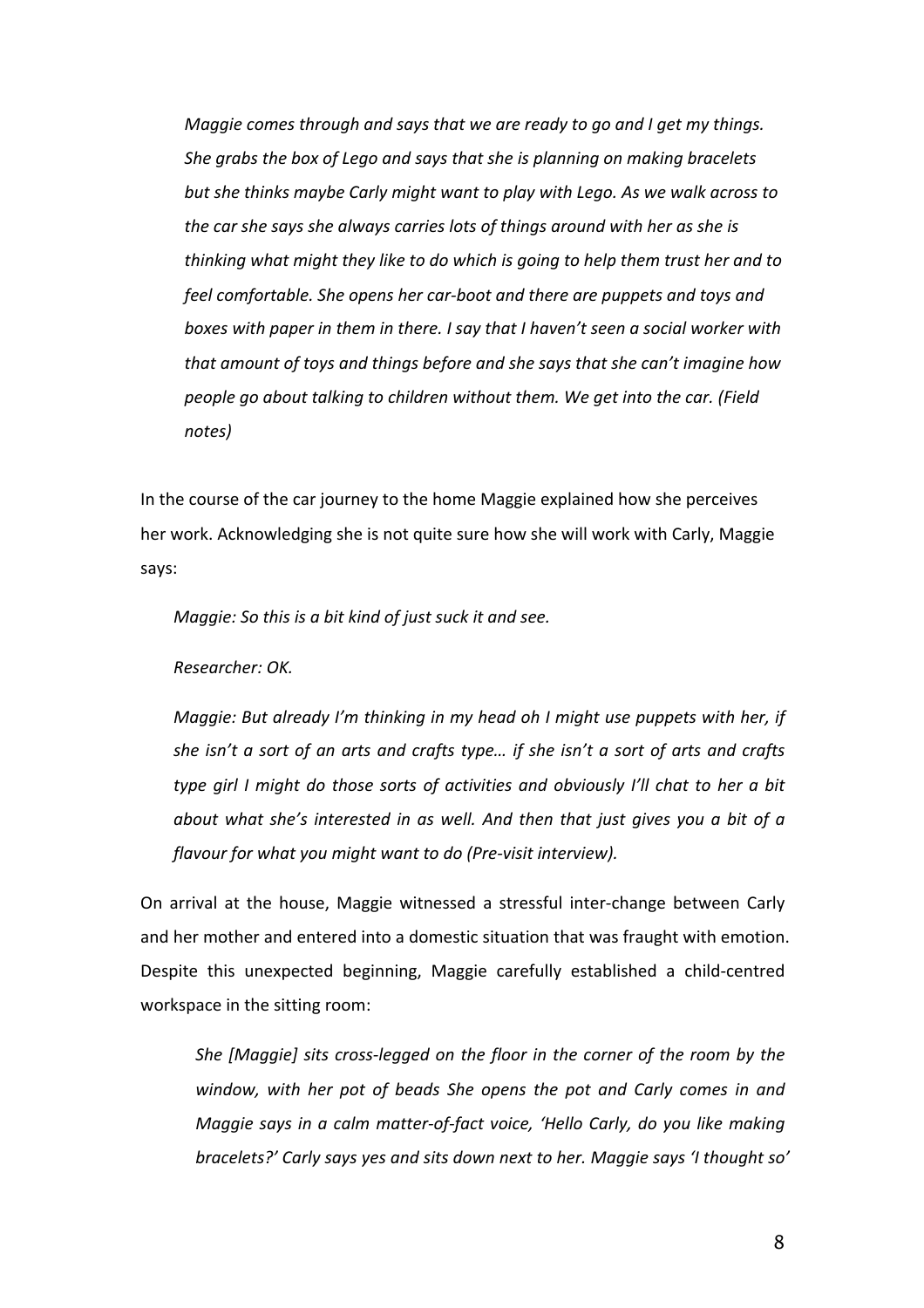*and gets some elastic out and says that she first needs to make sure that they have the right amount to thread. Carly holds her wrist out and they work out the elastic length together and agree that they will make it a little bit longer than* they need so that they have room to tie it. Maggie says 'OK Carly let's *decide* what sort of bracelet you want to make and then when we are doing *that, I'm going to tell you about who I am and why I am here' Carly looks at her* and nods. They sit together and discuss what beads Carly will use and what pattern she is going to make. Carly starts making the bracelet and *Maggie says 'mummy said it was a stressful day today'. She is sat next to Carly, side on and turns to face her.* 

By the end of the visit, Carly had agreed to meet Maggie again in school, Carly's brother had become involved in seeing what was going on and Carly's mother positively affirmed Carly for a Lego panda she had built. Meaningful connections had been created with all three family members and a transformation in relationships had been achieved in a very short space of time. In her post-visit interview, Maggie continued with the theme of being child-centred:

*And she's* ok about, you know, me going into school and that um...I think I'll need *to* explain the confidentiality bit again to her because she was quite focused on *doing her beads so I think she only half heard me. Um...I always explain that to children because it's important to know that and it helps with the trust bit... And a* lot of it is you know you've got a range of tools to draw on but a lot of it is suck *and see…* 

#### **The Evans Family and Marie**

The Evans family, observed in phase one of the project, was comprised of Elaine (c. 24 years old) and her two children Debra, aged 8 years and Eddie, aged 7 years both of whom were on the child protection register, a confidential list of children who have been identified as being at risk of harm, held in the UK by local authorities. The register carries no legal status, as such, but is a centralised way of identifying children at risk in a geographical area. Marie, the children's social worker (in her twenties and qualified for 2 years), was accompanied by the researcher on a regular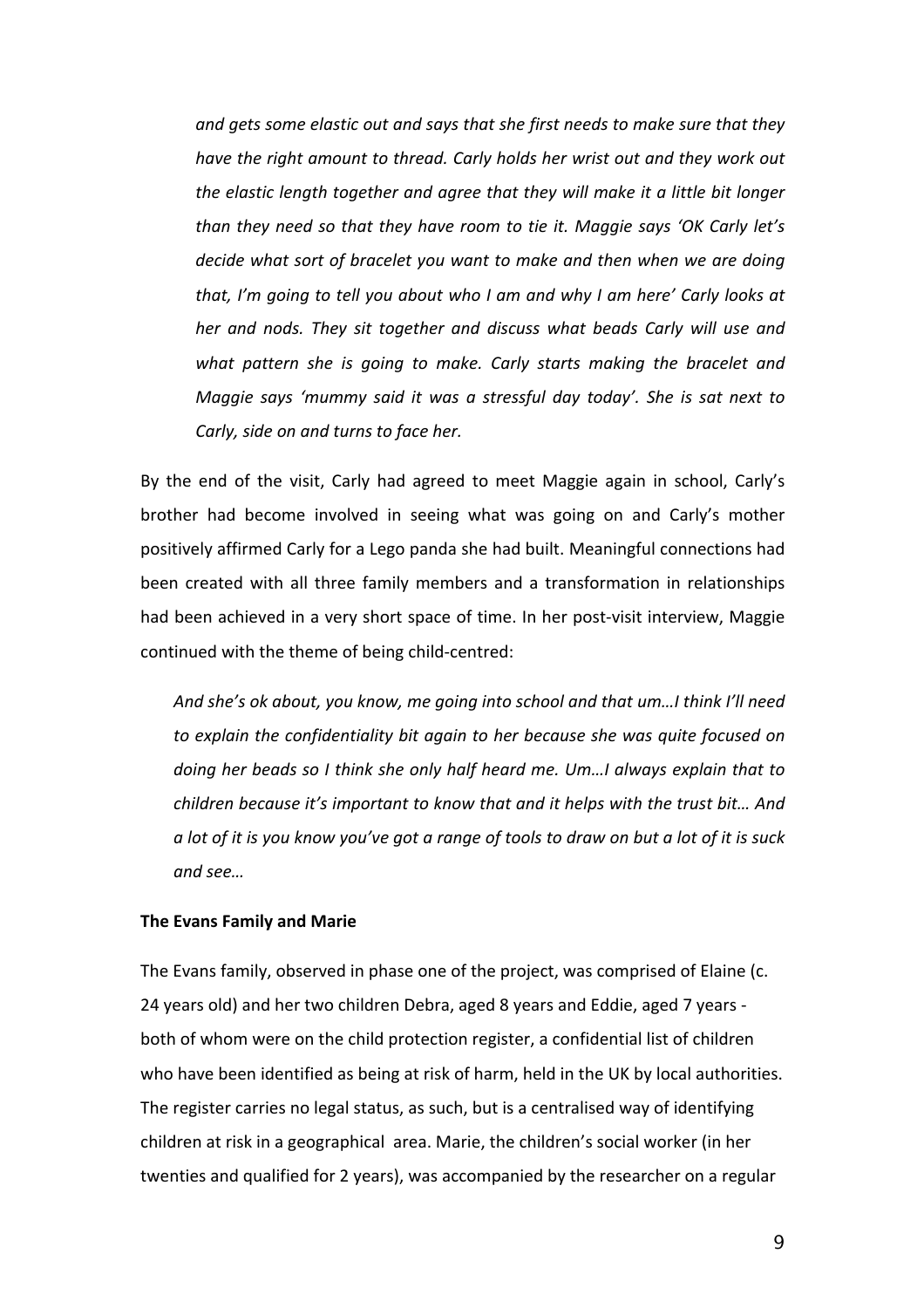statutory monitoring visit to the children and their mother, with whom she has worked for a year. As part of this visit, Marie also had to ascertain the children's wishes and feelings regarding a forthcoming child protection review case conference.

In her pre-visit interview, Marie expressed her concerns about the capacity of the children to engage with her:

*I* found it really hard to engage with these children when I was first going out to see them. They didn't even...they always wanted their mum there but now *they're happy enough for me to speak to them on their own (Research field notes).* 

When asked whether the children know the reasons as to why Marie is involved, she said: 

*I* don't think so. Eddie is seven but he's got mild cerebral palsy and a recent diagnosis of epilepsy....um... he goes to a special school because he has mild *learning difficulties though he seems to have really come out of himself confidence wise but I don't think he understands what I'm doing (Research*) *field notes).* 

On arrival at the house the researcher recorded:

*The children are in the hallway* – Debra [has] a plastic toy in her hand. It is a *mini bongo drum with bells. She is shaking it at us and smiling. Eddie has a toy* whistle that he blows at us as we enter the hallway (Research fieldnotes).

In a short space of time, the children had made their presence known and indicated through their hosting of a noisy musical fanfare welcome that they were enthusiastic that the social worker had come to visit and were amenable to being engaged. Marie's response to the welcome was recorded as follows:

'*Hello Debra what's this you've got?'* (pointing to the toy), but does not wait *for a reply as she is then lead into the front room by Elaine (Research field notes).*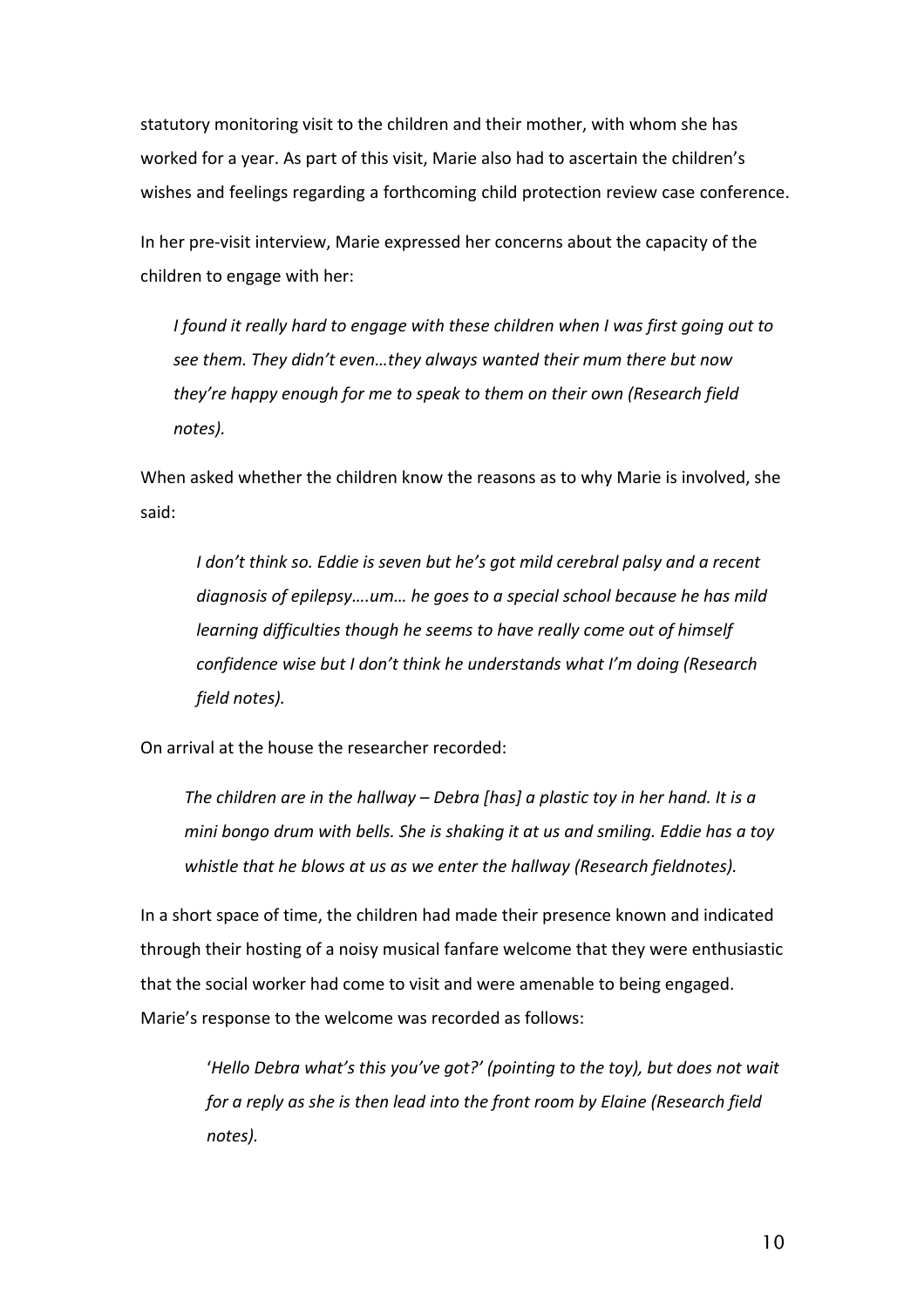Once the social worker and Elaine had seated themselves in the front room and started talking, the children continued to demonstrate an ability to make their presence known and a willingness to engage with the social worker. However, it was Elaine, the mother, who drew Marie's attention. As the interview progressed, the children's attempts to engage with their social worker ratcheted up.

In the course of the post-visit interview (that took place in the car on the way back to the office) Marie reflected on the missed connections and considered how these could be addressed in order to become attuned to 'the music' in the room:

*Researcher:* One of the things I noticed was they came in with toys, like Debra *had* the thing that makes a lot of noise and Eddie had the ball and I wondered *if* you'd thought about engaging with the toy?

*Marie: Yea, cos it's like a bridge? An icebreaker when it's hard to talk about other stuff, yea.* Maybe that's a way they are trying to reach out and...

*Researcher: talk to you? Cos Debra brought in that little toy that's really important to her?* 

*Marie: Yea that's actually true. She brought that in and I didn't really* acknowledge it – d'you know what I mean? Just talking to her about it would *be making a conversation with her 'cos it's not threatening....* 

*Researcher: Yea. It's just interesting 'cos they are making a conversation but on their terms* 

*Marie: Yea, yea (laughing)* that's a really good point. 'Cos if you notice the *football as well and his new football shoes...* 

*Researcher: Right, yea*

*Marie: I think that would have been a good thing to talk to him about (Interview transcript).*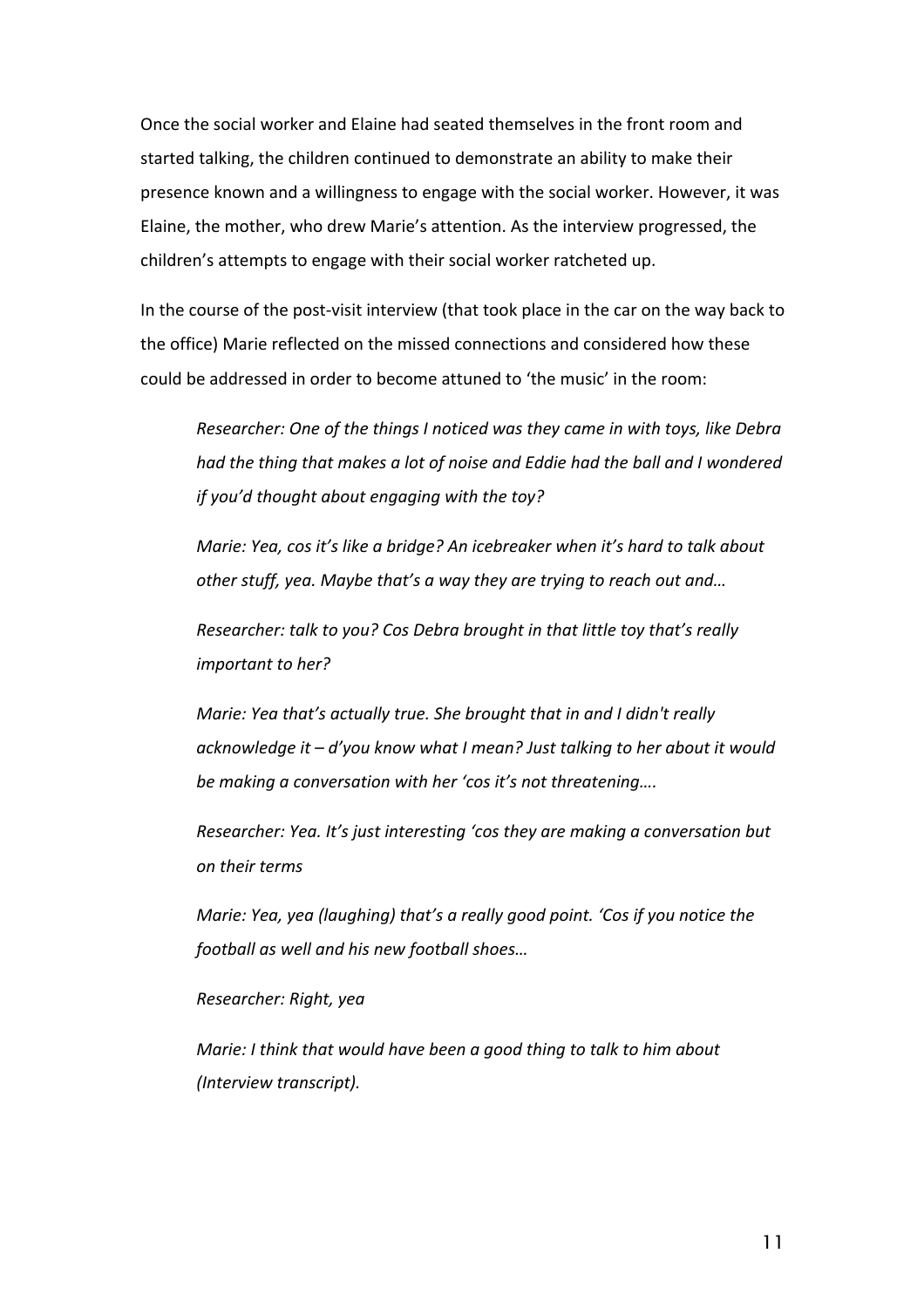#### **Janet and Stephen**

The third example comes from a meeting that was videoed as part of phase two of the project. Although the data drawn on here is from a different methodological phase of the project that involved video recording the encounter, the actual encounter observed and recorded was no different to other encounters observed in phase one, where the social workers were spending time with children in order to get to know them, to assess their circumstances and to ascertain their wishes and feelings.

Janet, an experienced senior social worker in her 40s, had recently started working with Stephen, a 7-year-old boy whose family were experiencing difficulties, which included incidents of domestic violence that were having an adverse impact on Stephen. This was Janet and Stephen's fourth weekly meeting and it took place in a designated playroom in a school, which was their regular meeting place. It was apparent from the way Jane thought about her meetings with children that the child, in this instance Stephen, was the primary focus of her attention. The availability of a well-resourced playroom clearly supported her in this work. That said, from Janet's pre-meeting interview comments, it was clear that at the outset of engaging with a family she prioritised seeing children on their own and would do so regardless of whether appropriate facilities existed:

*Janet told me that whenever she gets a new child/young person to work with, she sees them once a week for about 8 weeks so that they can get to know one another.* Thereafter, she can reduce contact to once a month or once a fortnight, *depending* on what the child's needs and situation are. She said she doesn't like Talking Mats and the other tools that are being promoted just now – she'd rather play real games with the children and get to know them through that. She *thinks* she might be out of step in this – there's pressure to embrace the new *tools (Research field notes).* 

Janet went on to say more about her concerns about contemporary practice: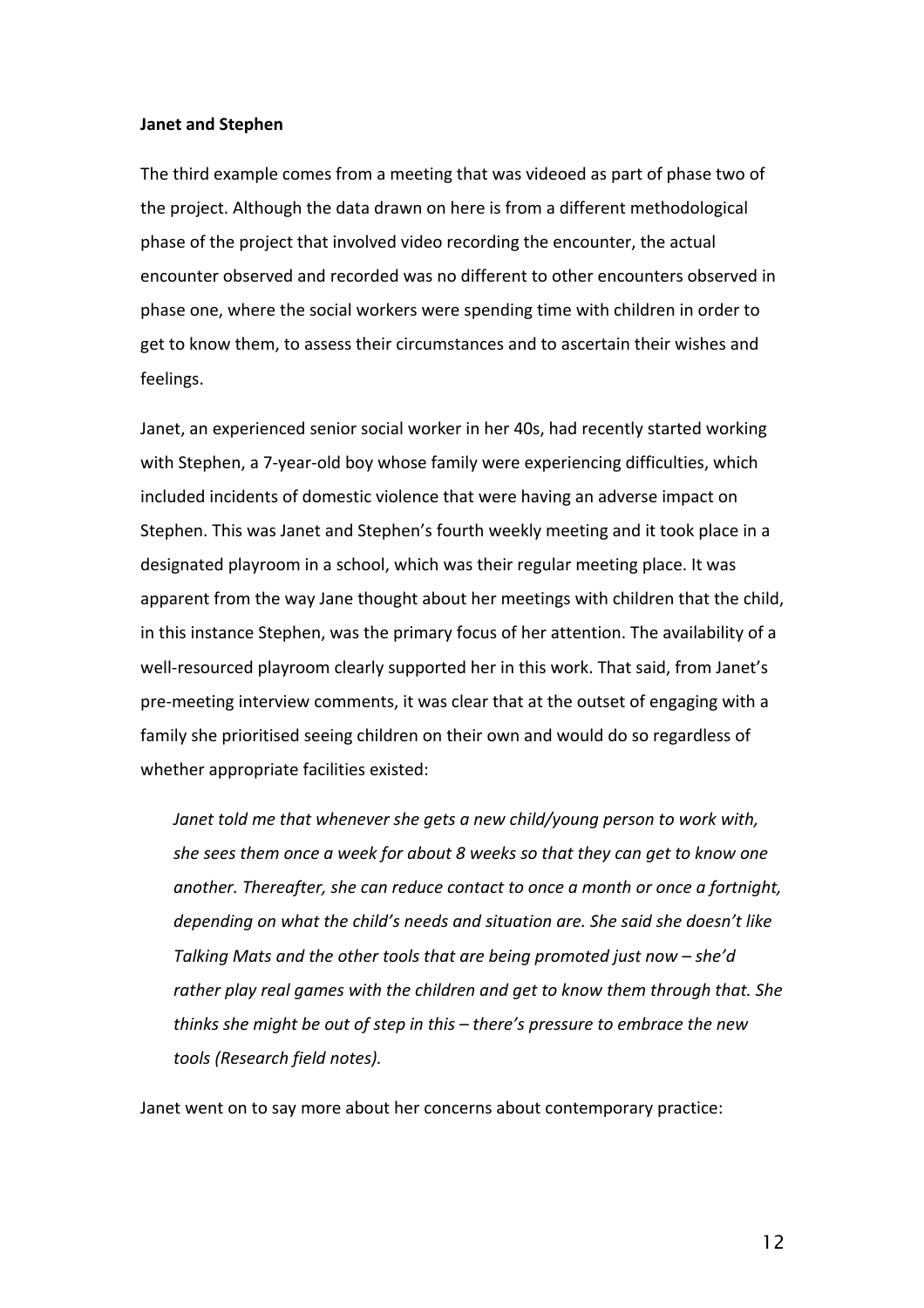*Hugely critical of the style of social work that is about form filling and ticking boxes* – for example, "I consulted the child last week". Instead she argues that you have to build a relationship and this goes both ways, so she tells kids *about herself, her kids, her holidays etc. (Research field notes).* 

The field notes illustrate how Janet's attitude displays both an unquestioning orientation towards the capability of the children with whom she works to engage with her and an awareness of her critical part in achieving meaningful connection and engagement. Janet stated clearly how she uses herself as a key part of the relationship building process and, as illustrated below, very quickly demonstrates in the encounter how she approaches each relationship in a unique and personal manner. 

The field notes record that on arrival, Stephen huddled himself on the floor in the corner of the playroom and Janet took off her boots and lay down facing Stephen on her side, so as to be on the same level as him. A few minutes into the meeting, Janet stretched across to Stephen and squeezed his leg. In the post-interview conversation when Janet and the researcher met to review the videoed recording, the researcher commented on Janet's action:

*Researcher):* Because that was very... You stretched right forward and you *grabbed his leg and I thought that was quite interesting, he didn't mind you doing that at all by the way.* 

*Janet: It's a thing we do.* 

*Researcher: But you wouldn't do it with an older young person, I bet?* 

*Janet:* And I wouldn't necessarily do it with other children but it's a thing, it's a *joke that* we do because mainly we're in the car and when we're having a carry *on* and I giggle I grab, I do something to him that my dad used to do to me, it's *a* kind of grip above the knee and you just sort of crumble into giggles and he *loves* it and I do it to him all the time and it doesn't, it's not sore, but I grab him *above the knee and I give him a tickle there and he falls about laughing. So I* suppose I was really conscious of the fact he doesn't sit like this normally ever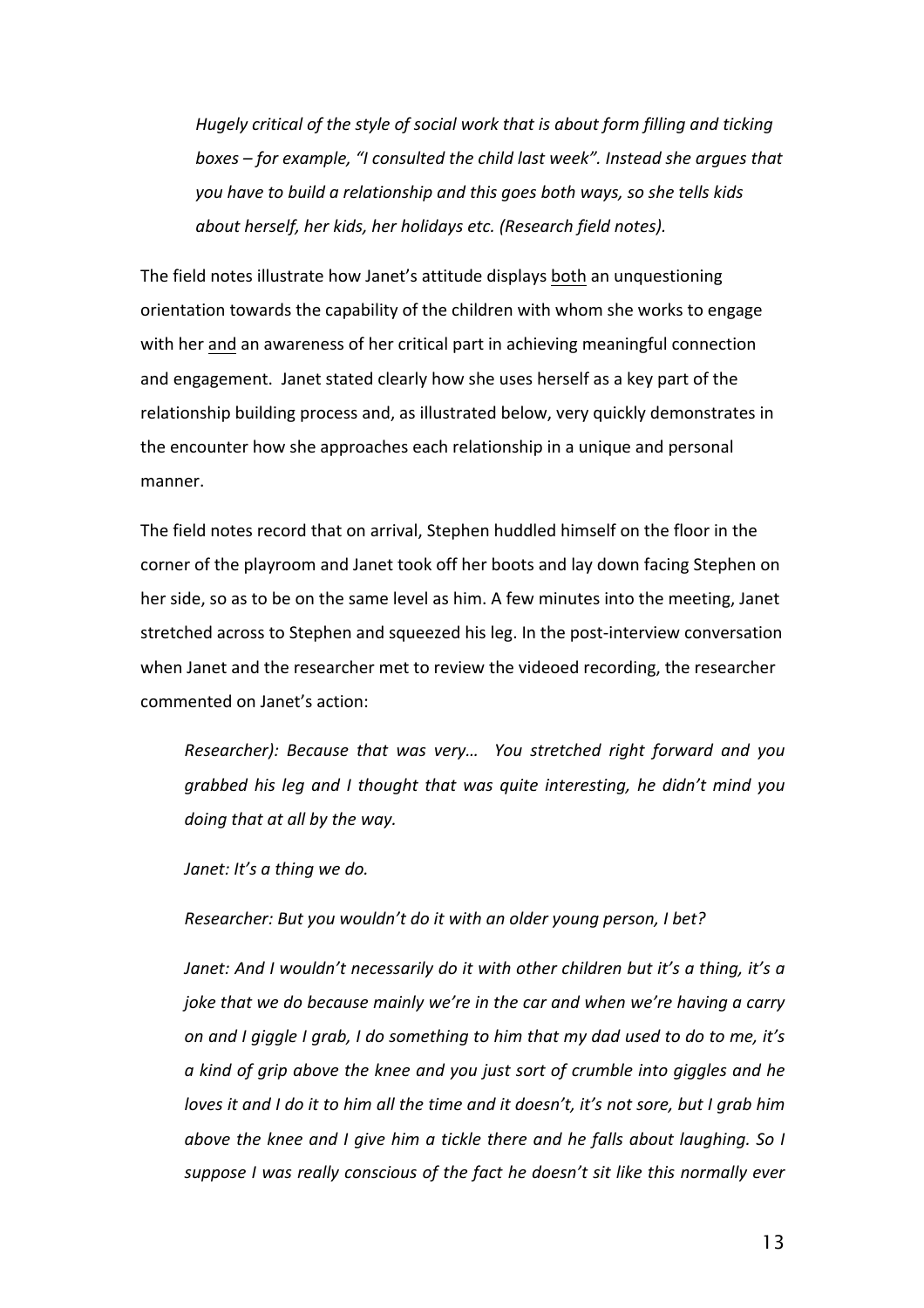so I was conscious that that was new for him and I leaned over to do that to *him* because a) its our thing but b) because I just wanted him to feel a bit *connected even though he was sitting so far away. And that even though he* was clearly doing that because things were different and he was needing the *protection of the corner I was, I was just wanting him to remember that it was still* me and it's still us and nothing is different (Interview transcript).

The authenticity of the connection Janet had made with Stephen under these unusual circumstances was confirmed by the visible change in Stephen's demeanour from the outset of the meeting when he was huddled in the corner to the concluding section of the meeting when he lay sprawled out, in close proximity to Janet, mirroring her body language.

#### **Discussion**

So what shared learning and insight can we take from these three encounters to help our understanding of what constitutes effective, connected communication with children? Below we outline how social pedagogy can inform practice with children and enhance practitioners' communication skills. In so doing, we are mindful of how the specific focus of this paper that involves analysing detailed practice encounters could run the risk of pathologising the practice of individual social workers. As researchers who have permission to open up practice to research, we have been mindful throughout the project of our ethical responsibility. It is not our place to make judgements on practice in order to apportion individual blame for shortcomings, but to ensure that that we adhere to our commitment to expanding understanding of effective communication with children, in order to improve practice as a whole. Furthermore, we are mindful of the limitations of this paper in that its predominantly practitioner-focus means that practice is not located and described in detail within organisational contexts and cultures that bring considerable influence to bear. We recognise fully the significance of these aspects of contemporary practice (Winter et al. forthcoming) but also believe that this should not negate the focus on social workers' own internal and external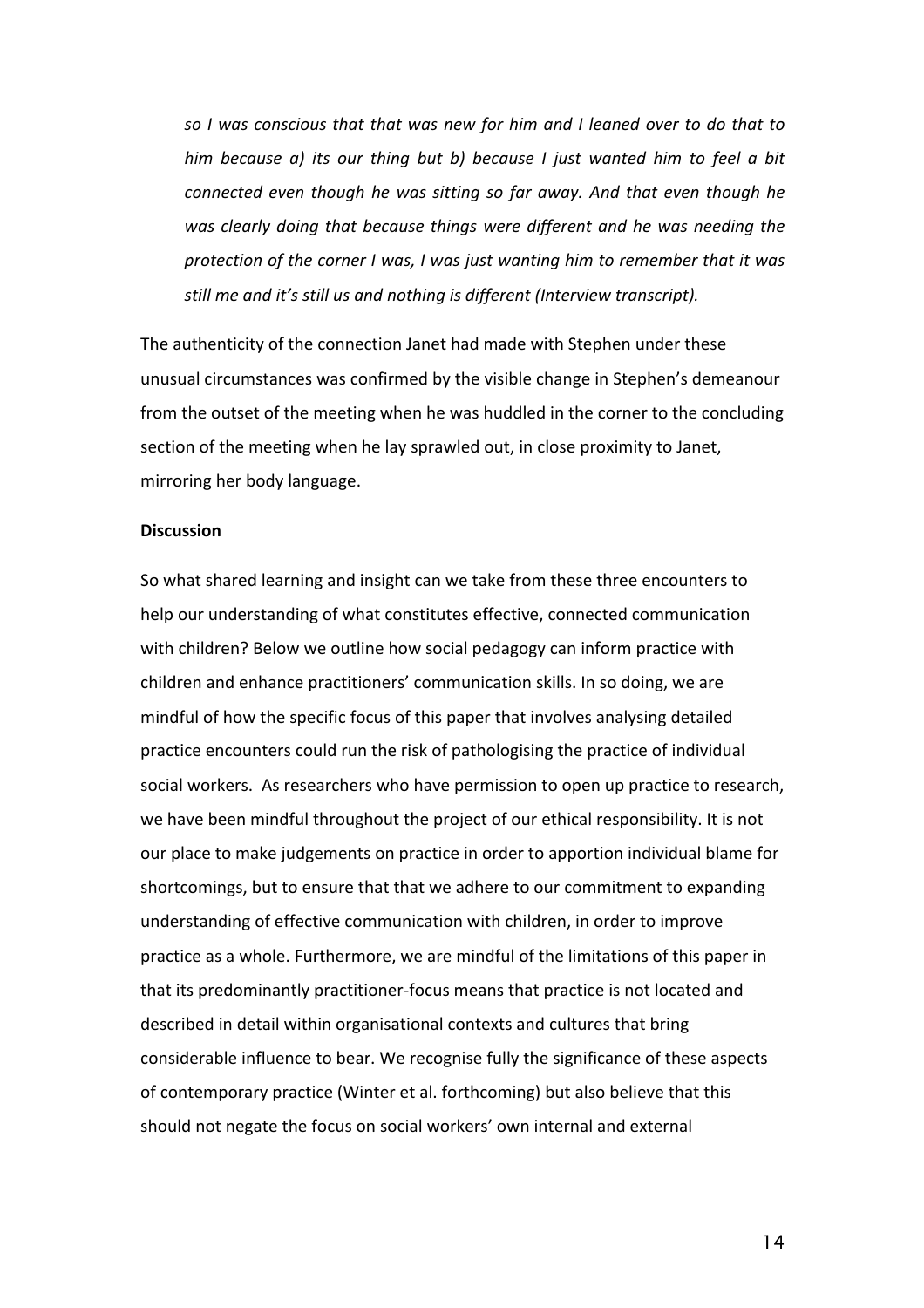congruence as reflected through the social pedagogical lens applied to analyse practice in this paper.

#### *Developing practitioner 'haltung' and recognising children's agency*

In each of the three cases presented, the extent to which the individual practitioners demonstrated 'haltung' was visibly different and appeared to be closely associated with their expectations of children's agency. Both Maggie with Carly, and Janet with Stephen, demonstrated in their pre-interviews how they had developed certain *universal* practices with children, whilst at the same time *customised* practices according to each individual child. Maggie's account demonstrated her professional authenticity and ability to adopt an open-minded, 'not knowing' position to what might work best, both core characteristics of 'haltung' and effective connections (Garfat, 2004; Eichstellar & Holthoff, 2010; Smith, 2010). As the field notes record, in the course of the 45-minute visit Maggie managed to turn the difficult initial situation around through a child-centred attitude (haltung) that made sure she spent time discretely in a 'common third' activity with Carly, whilst using her 'head, hands and heart' to empathise with all the other parties involved i.e. Carly's mother and brother. 

Janet described her standard practice when starting work with a family of always initially seeing children over several sessions on their own, in order to get to know them in their own right, recognising that within this standard practice what unfolded in each session was unique to each child. In the initial phase of the recorded exchange with Stephen Janet demonstrated her disposition and 'haltung' towards him by using her knowledge of their relationship (her head), a physical interaction (her hands) and her empathic sensibility towards Stephen being unfamiliar with the videoing process (her heart) to create a safe environment for him to relate to her in.

In contrast, Debra and Eddie displayed enormous amounts of energy and agency that Marie noticed on arrival but was unable to utilise later on. Marie's pre-interview remarks may suggest that she held lower expectations of children's agency and had pre-determined activities she was planning to use to ascertain their wishes and feelings. From her pre-visit explanation and her conduct during the visit, Marie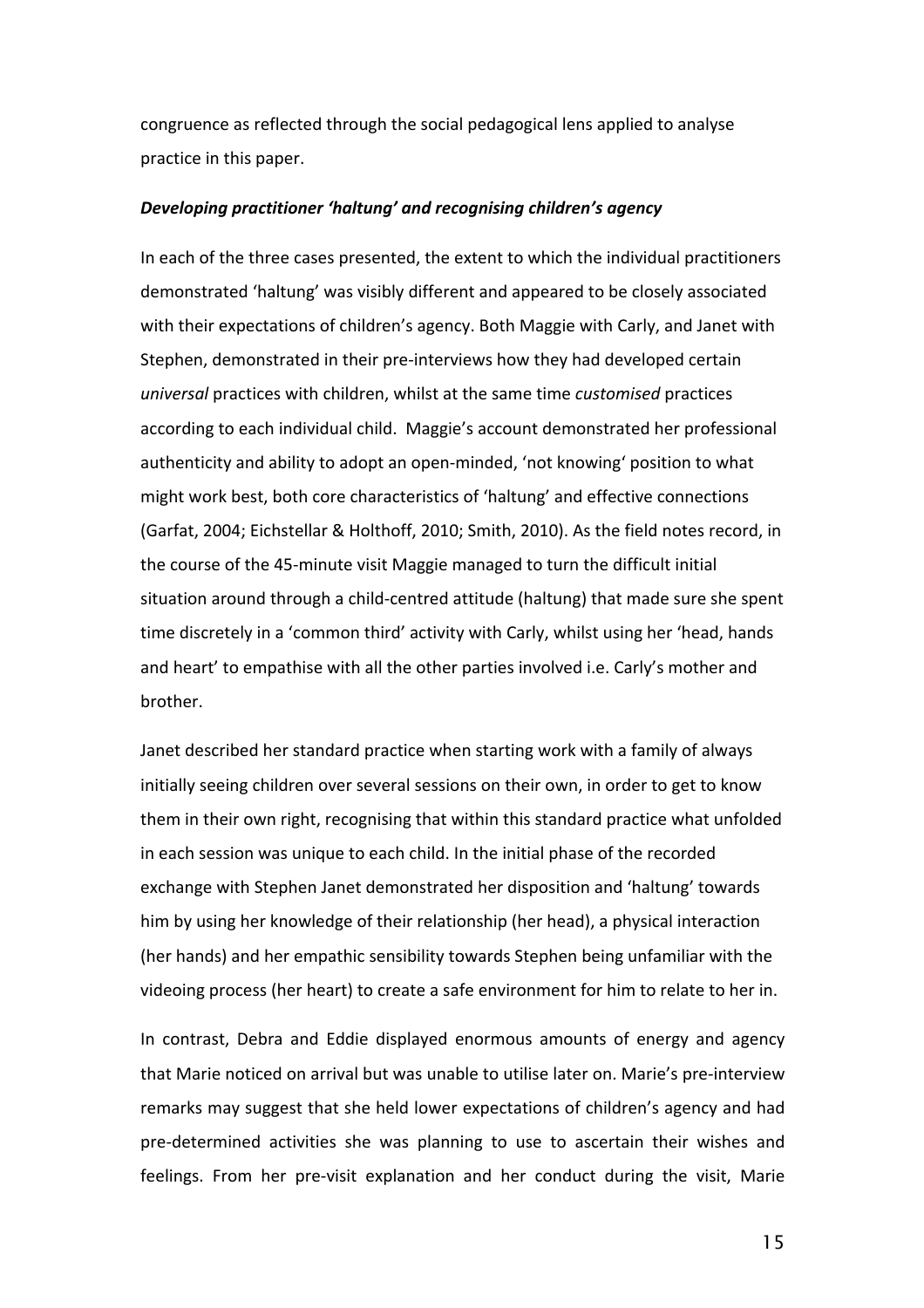showed that while she was hearing the children, she was not able to listen to them fully; likewise, while she was observing them, she could not see them, or at least attend to seeing them, an experience widely reported by young people in relation to their encounters with professionals (Author's own, forthcoming). Marie's postinterview comments highlighted her insight into the visit dynamics and her immediate recognition, on reflection, that she could have used the artefacts Debra and Eddie had presented her with (the musical instrument, a sports medal and a football) more effectively to make a connection. This encounter, however, was made harder for Marie by the need to simultaneously attend to the needs of Elaine and of the children. In contrast, Janet had determined to see Jamie separately so did not have to address competing dynamics in the room, whilst Maggie managed this challenge by creating a discrete and boundaried space to work with Carly. This common, everyday conundrum for social workers of working out how to respond simultaneously to the needs of children and their parents was a recurring feature of our data and is explored in more detail in a forthcoming TLC paper.

At a very concrete level, it was surprising to note (from all our encounters on the TLC project) how few social workers had any play materials to use with children. Examples of social workers having boxes of toys and creative materials were rare, but where they existed the practice they demonstrated was frequently impressive. The fact that this was the exception, rather than the rule, suggests two key interrelated and concerning issues. Firstly, the inability of organisations to recognise what practitioners need to do their work; where practitioners did have play materials to hand they had often brought them themselves. Secondly, many of the practitioners we observed did not appear to have a mind set that embraced the idea of children needing varied ways of communication, and perhaps in direct response to the impoverished mindsets of the organisations that many practitioners found themselves located in (see below) there was a lack of creativity in thinking about practice. In contrast, social pedagogic approaches encourage the use of all sorts of 'common third' activities, often, as the examples drawn on illustrate, everyday activities that already exist and can be readily incorporated into the encounter. This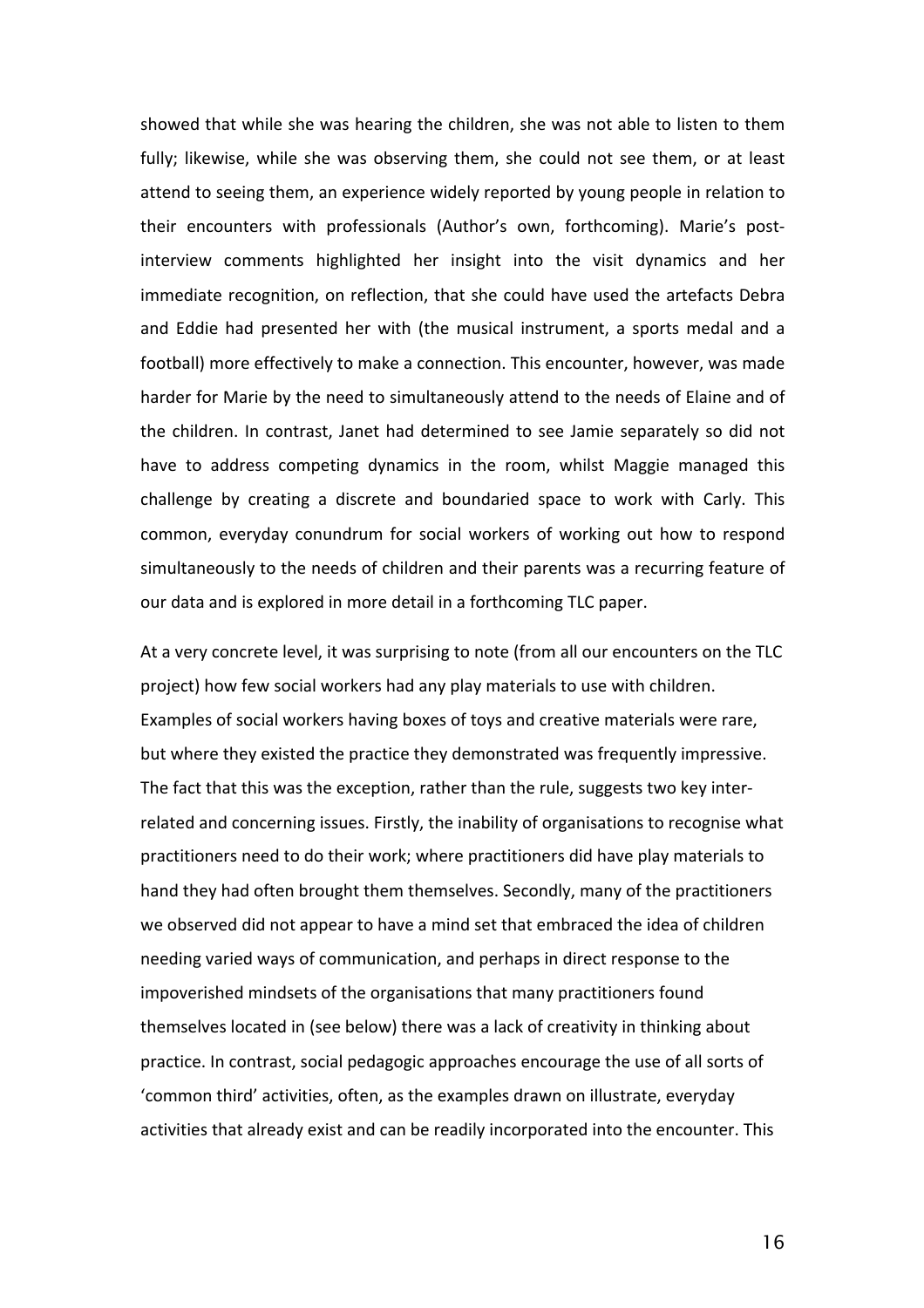research suggests that the significance of this practical and attitudinal element of the everyday encounter needs to be better understood and addressed.

A noticeable feature of all the encounters we observed was the non-linear nature of the social worker-child communication process. The project findings highlighted the importance of social workers developing both their confidence in the agency and ability of children to say what needs saying/expressing and their ability to recognise that it will be communicated often unexpectedly and not necessarily through direct or straightforward processes. Acquiring and exercising a 'haltung' that has an understanding of and conviction about children's agency and the ability to creatively use the head, heart and hands to respond, we would argue are essential social work skills. Of particular importance is the intuitive sensitivity of practitioners to resist the urge to force a conversation or raise an issue too quickly or directly.

Cars and car journeys have long been noted as conducive spaces and places for conducting conversations with children (Ferguson, 2014, 2014a; Winnicott, 1963), as they avoid direct face-to-face contact whilst creating a sense of safety and intimacy. Creating a safe and appropriately intimate space, such as Maggie and Janet did, that involved activities that allowed eyes to be averted as required, affords similar opportunities for connection and communication to that offered by car journeys. Establishing familiar routines  $-$  the same place, same routine, same activities - also creates an importance sense of intimacy, ownership and continuity, which children value greatly (see review by Author's, 2015). Such interactions are in their own right highly skilled and demanding. The challenge of achieving such connected and attuned encounters, however, is further exacerbated by the prevailing organisational and policy context, driven by bureaucratic, as opposed to child-centred, imperatives. In many instance practitioners were restricted to only one or a very small number of opportunities to engage with a child.

Social pedagogic approaches that encourage 'head-heart-hands' approaches run counter to the dominant manageralist mindset that currently pervades the organisational domain and which appears to marginalise interpersonal contact. Nonetheless, if adopted, they have the potential to establish meaningful and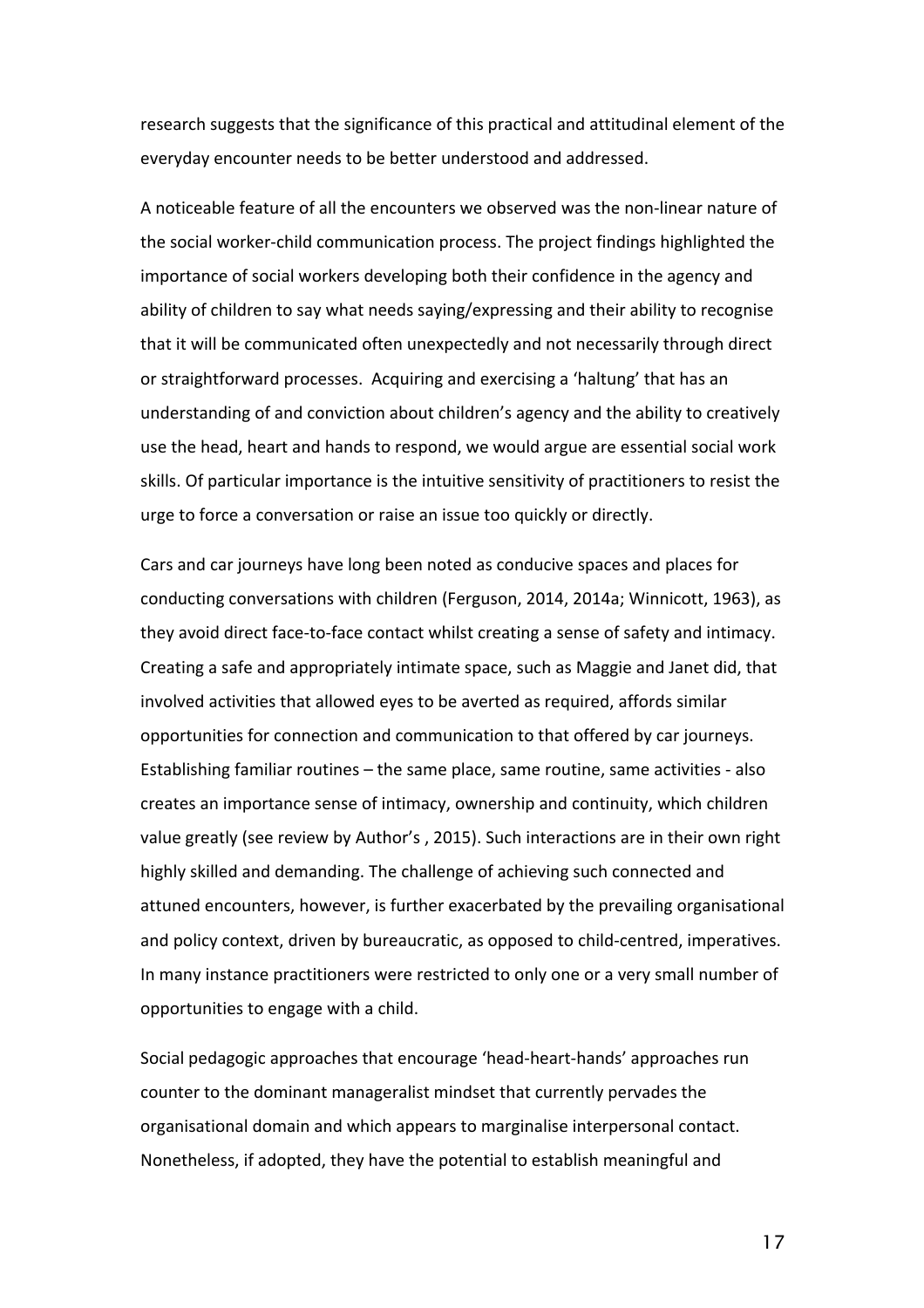effective relationships that ultimately, for a bigger investment in inter-personal contact early on, can be cost effective in the long run by contributing to the creation of more accurate assessments, informed decision making and appropriate interventions. Janet's resolve to see Stephen regularly is a powerful statement of her pedagogically-informed professional commitment to human need over economic efficiency, but one which has potential, in the long run, to be both humanely effective and economically efficient. Under such conditions practitioners need to be professionally assertive, as exemplified by Janet's professional resolve to practise in this way, in order that the best interests of the child can be both promoted and protected. Understandably, less experienced practitioners may find such an approach harder to mobilise, particularly if their organisational context does not endorse and support it, but recognition of its importance begins to create the possibility for such sites of professional agency and assertion to develop.

#### *Promoting social worker agency and establishing organisational support*

These examples from the research highlight the importance of individual practitioners' values, beliefs and practices for effective communication with children. That said, this individual perspective does not entirely account for the quality of communicative practices as organisational contexts were found to have a considerable impact on what social workers felt they could or could not achieve. For practitioners to be able to establish and sustain meaningful encounters with children requires them to be attuned to the harsh realities of human need and impoverishment and able to draw on a breadth of approaches to communicate and relate effectively (Lefevre, 2010). As Janet's behaviour demonstrates communication and connections are multi-faceted and involve a complex series of inextricably interrelated intimate interactions - words, facial and hand gestures, body positions, touches, sounds and silences. Eichstellar and Holthoff (2010, p. 184) capture this need for sensitive flexibility:

The relational aspect of social pedagogic practice means that every day brings something new and unforeseen as every child is unique and brings all their uniqueness into that relationship. As it is impossible to have a rulebook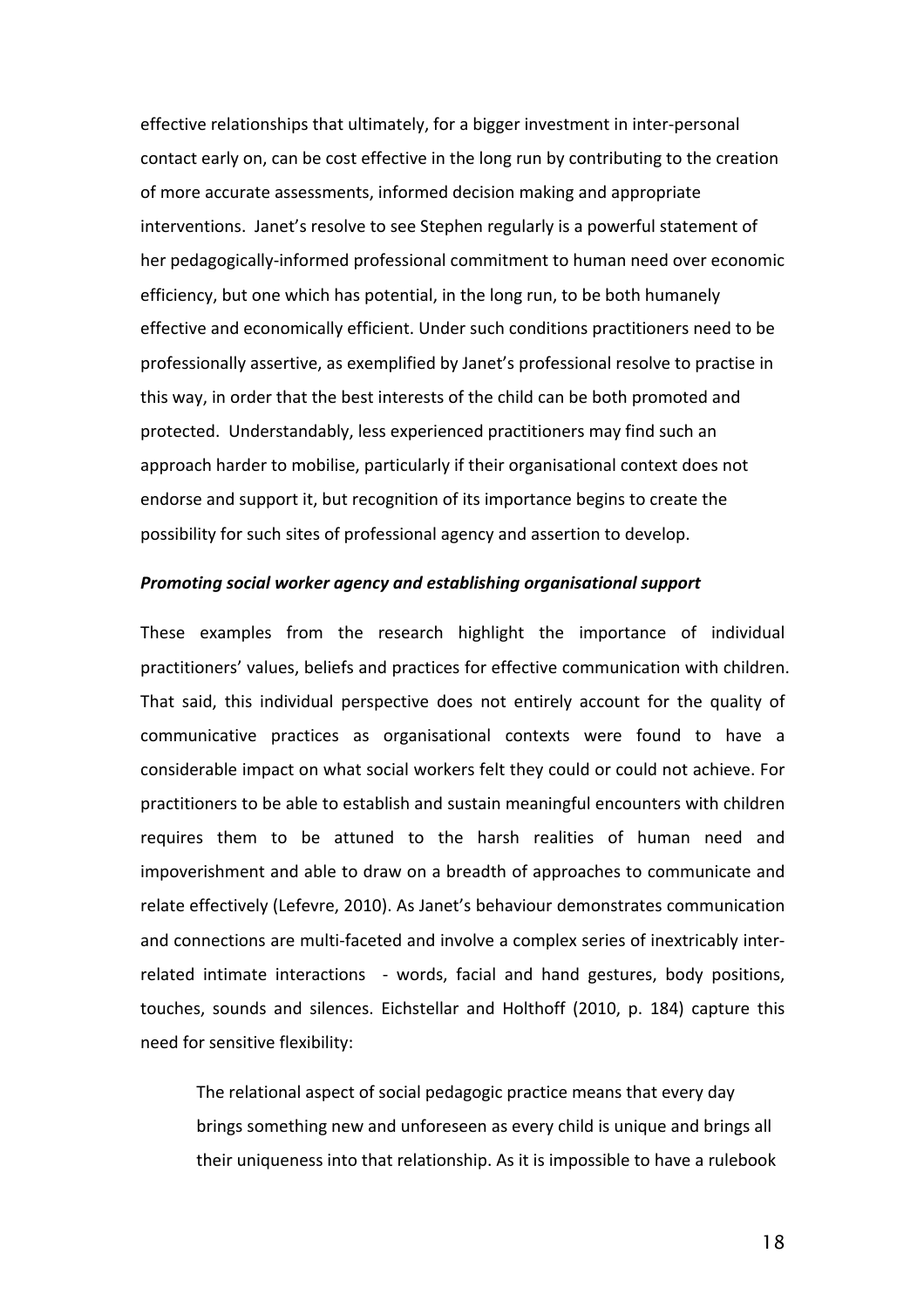that would adequately cover the complexity and endless possibilities enshrined within each relationship, all that social pedagogy can do is give professionals the confidence needed for each new encounter, to trust their own and the other's abilities.

As social pedagogic theoretical approaches recognise (Cameron and Moss, 2011) to offer an attuned response to a child requires practitioners to be experiencing attuned responses to their own professional needs from supervisors, managers and peers. The significance for effective, connected practice of practitioners feeling heard and understood was brought home to us through the organisational observation data gathered in the course of this project. It was widely observed that there was a lack of space for social workers to plan effectively in relation to forthcoming encounters. Caseload demands, responding to emerging crises and organisational preoccupations with responding to and/or managing risk dominated their practice, resulting in a lack of opportunity for social workers in some teams to attend to the intimacies of inter-personal connections that occur within the space of an encounter.

This finding underlines the crucial importance of attending to the organisationalindividual interface for effective practice. This claim is further substantiated by the finding from our observations that social pedagogic principles did not explicitly inform the practices of any of the wider organisational contexts in which the teams that were observed were located. As a consequence, a social pedagogic mindset did not filter down through the organisations to practitioners in the field. Whether social pedagogy was a feature of individual or team level practice, therefore, was largely idiosyncratic and contingent on the motivation, knowledge and skills of individual practitioners or managers. This was vividly illustrated across the research project where teams located in the same organisational contexts, and even in some instances individuals within the same team, demonstrated contrasting approaches to practice. Suffice to say here that how practitioners understood their role and engaged with the children and families on their caseloads was dependent on the extent to which their organisation had a child-centred outlook, the nature of teams'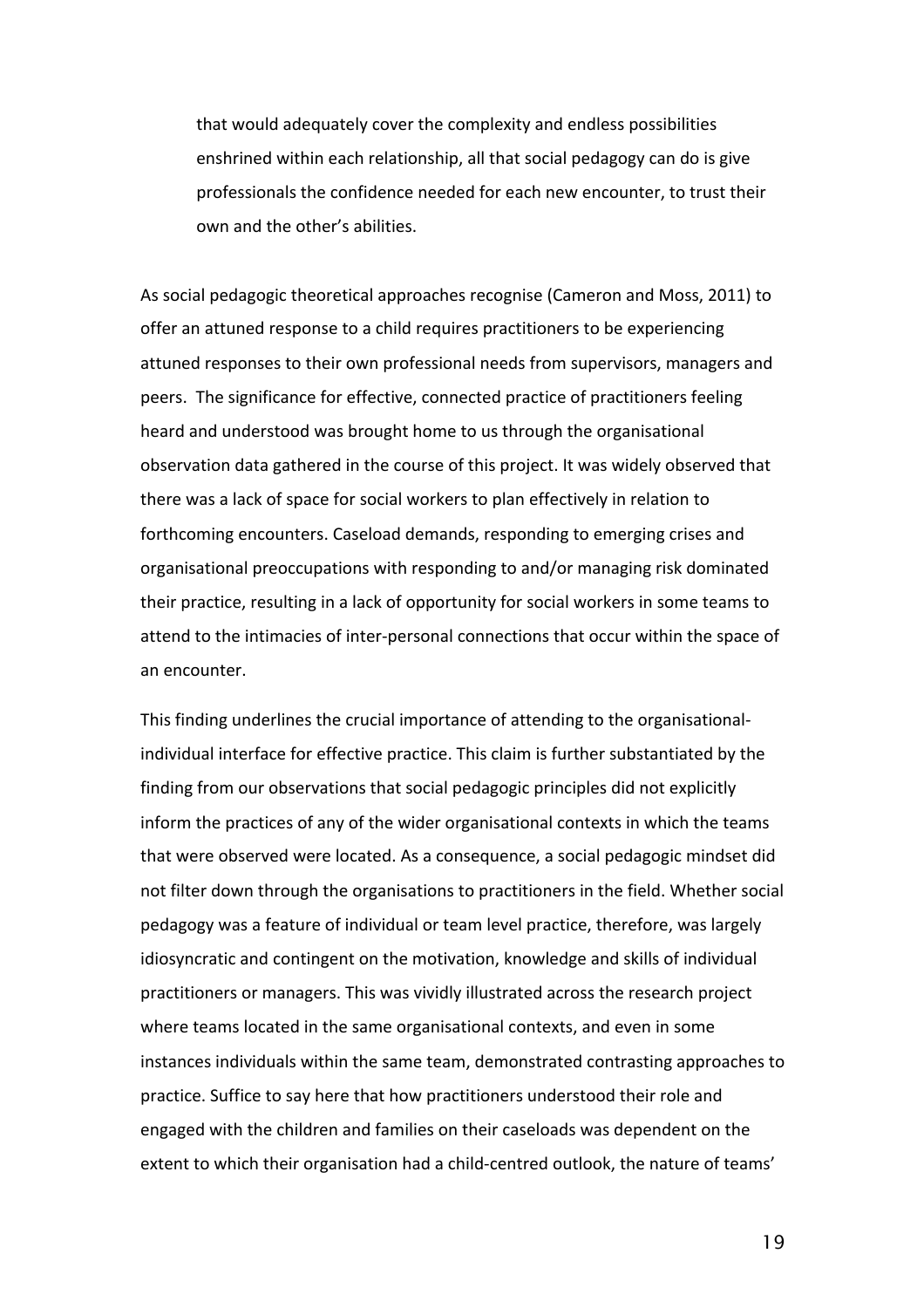structures and cultures and the quality and quantity of the supervision available to practitioners. This is another aspect of our research that will feature in a forthcoming TLC project publication.

# **Conclusion**

Social pedagogy invites all involved to attend to the intimacies of inter-personal connections. In the context of social workers' relationships with children and families who are invariably experiencing heightened levels of anxiety and financial and emotional austerity, this makes establishing such connections a challenging undertaking. One of the biggest challenges, however, is the financially driven, shortterm-ism that is integral to current welfare policies and practices. Re-discovering a relational stance in social work is crucial if children's best interests are to be promoted and the worst effects of managerialism are to be averted. Social pedagogy appears to offer a fruitful theoretical and practical framework for assisting practitioners, working in a hostile political climate, to make meaningful connections with children and families. Bringing social pedagogy into social work practice encourages all relationships, however fleeting, to be shaped by a 'haltung' that embraces and builds on children's agency. The findings of this research suggest that this, in turn, will increase the likelihood that a meaningful connection and more effective practice, even in difficult circumstances, can be achieved. The promotion and development of social pedagogically-informed practice must, however, be accompanied by shifts in policy to ensure that the organisational context in which practitioners operate, protects and promotes their professional agency in order that effective practice can be sustained.

# **References**

Author's own 'An uncomfortable comfortableness': 'care', child protection and child sexual exploitation, British Journal of Social Work.

Author's own (2015) Supporting Positive Relationships for Children and Young People *who have Experience of Care. IRISS Insights, No 28,* The Institute for Research and Innovation in Social Services (Iriss), Glasgow, Scotland.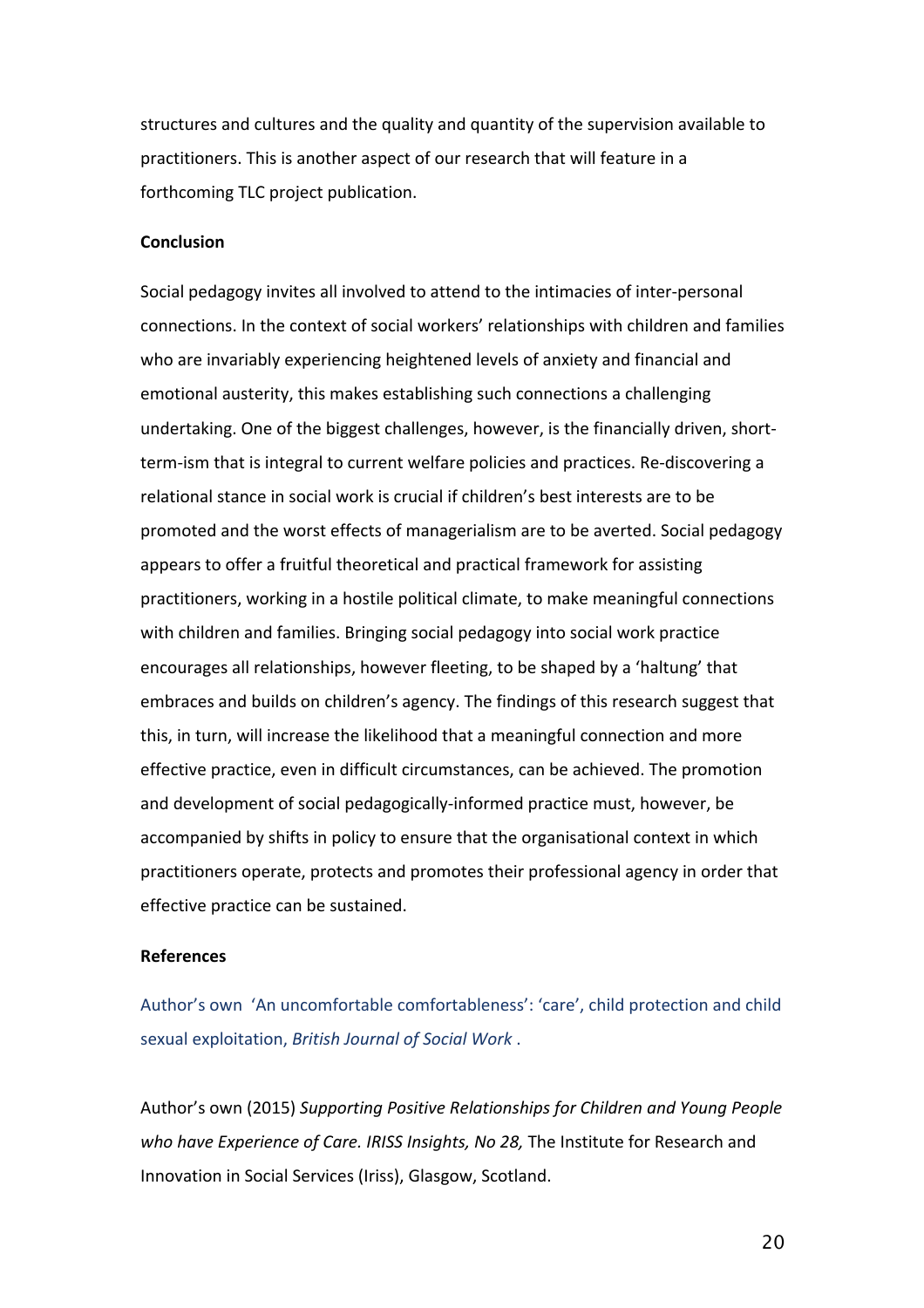Authors' own. (2015) 'Social work home visits to children and families in the UK: a foucauldian perspective', British Journal of Social Work, doi: 10.1093/bjsw/bcv069, first published online: August 25, 2015.

Authors' own (forthcoming) 'Exploring communication between social workers, children and young people', *British Journal of Social Work*.

Department of Education (2015) The Children Act 1989 Guidance and Regulations. *Volume 2: Care Planning, Placement and Case Review, Department for Education,* London. 

Cameron, C and Moss, P. (2011) Social Pedagogy: Current Understandings and Opportunities, C. Cameron and P. Moss.(eds) Social Pedagogy and Working with *Children and Young People: Where Care and Education Meet, London: Jessica* Kingsley. 

Eichsteller, G. & Holtoff, S. (2010) *Social Pedagogy Training Pack*, ThemPra Social Pedagogy Community Interest Company, Allithwaite, Cumbria.

Ferguson, H. (2014a) 'What social workers do in performing child protection work: evidence from research into face-to-face practice', *Child & Family Social Work*, DOI: 10.1111/cfs.12142, article first published online: March 21, 2014.

Ferguson, H. (2014b) 'Researching social work practice close up: using ethnographic and mobile methods to understand encounters between social workers, children and families', British Journal of Social Work, doi: 10.1093/bjsw/bcu120, article first published online: November 7, 2014.

Garfat, T. (2004) 'Meaning-making and intervention in child and youth care practice', *Scottish Journal of Residential Care, vol.* 3(1), pp. 9-10.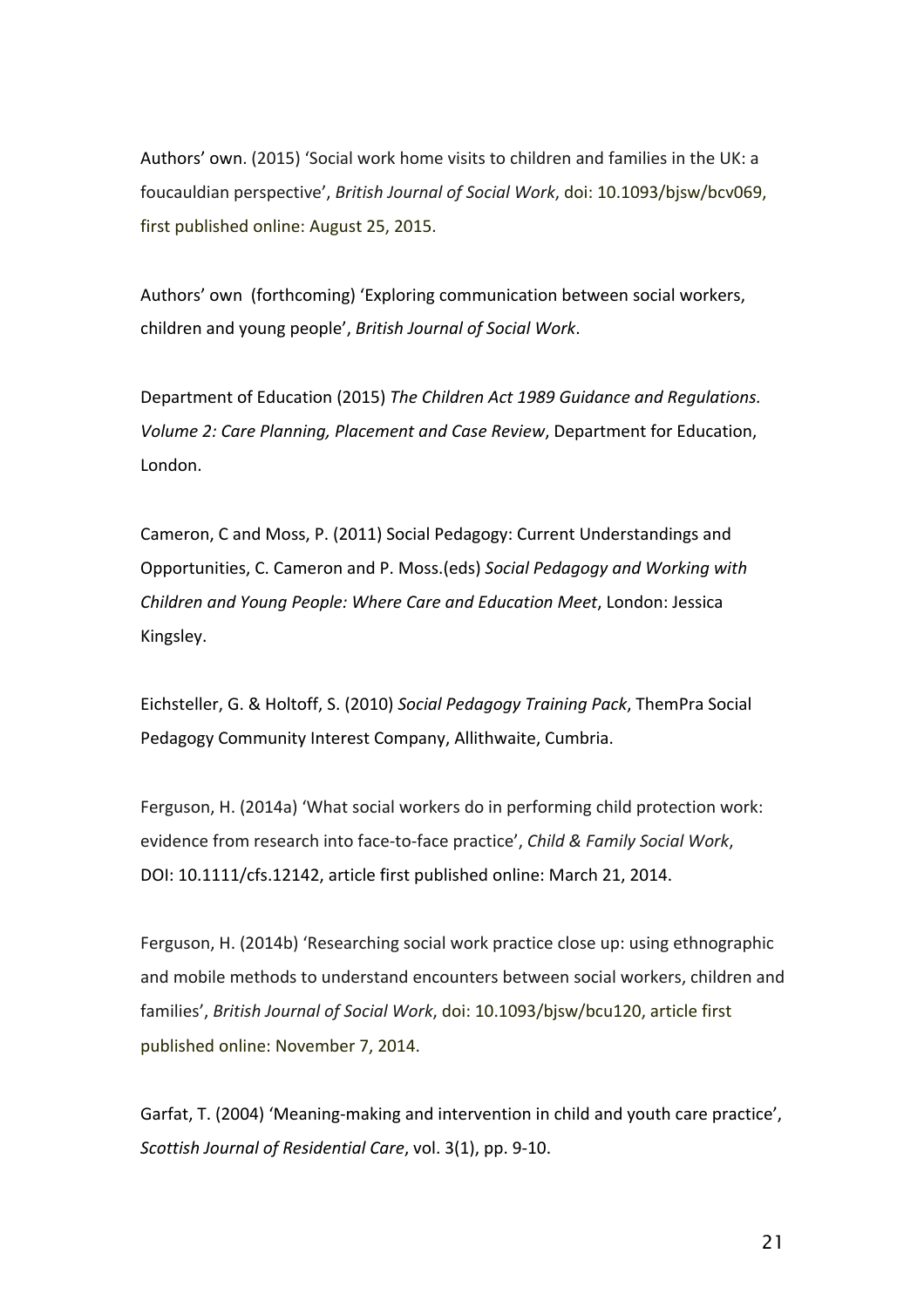Gruening, G. (2001) 'Origin and theoretical basis of New Public Management', *International Public Management Journal*, vol 4 pp. 1–25. 

Hämäläinen, J. (2003) 'The concept of social pedagogy in the field of social work', Journal of Social Work, vol. 3(1), pp. 69-50.

Haw, K. & Hadfield, M. (2011) Video in Social Science Research: Functions and Forms, Taylor and Francis, Abingdon.

Krueger, M. (1994) 'Rhythm and presence: connecting with children on the edge', *Journal of Emotional and Behavioral Problems, vol.* 3(1), pp. 49-51.

Lefevre, M (2010) Communicating with Children and Young People: Making a **Difference, Policy Press, London.** 

Lorenz, W. (2008) 'Paradigms and politics: understanding methods paradigms in an historical context: the case of social pedagogy', *British Journal of Social Work*, vol. 38(4), pp. 625-644.

Munro, E. (2011a) The Munro Review of Child Protection. Part. 1. A Systems Analysis, The Stationery Office, London.

Munro, E. (2011b) The Munro Review of Child Protection: Final Report. A Child-*Centred Approach* (Vol. 8062), The Stationery Office, London.

Natorp, P. (1899) Sozialpädagogik. Theorie der Willenbildung auf der Grundlage der *Gemeinschaft*, Frommanns, Stuggart.

Ofsted (2011) The Voice of the Child: Learning Lessons from Serious Case Reviews. No. 100224, Ofsted, London.